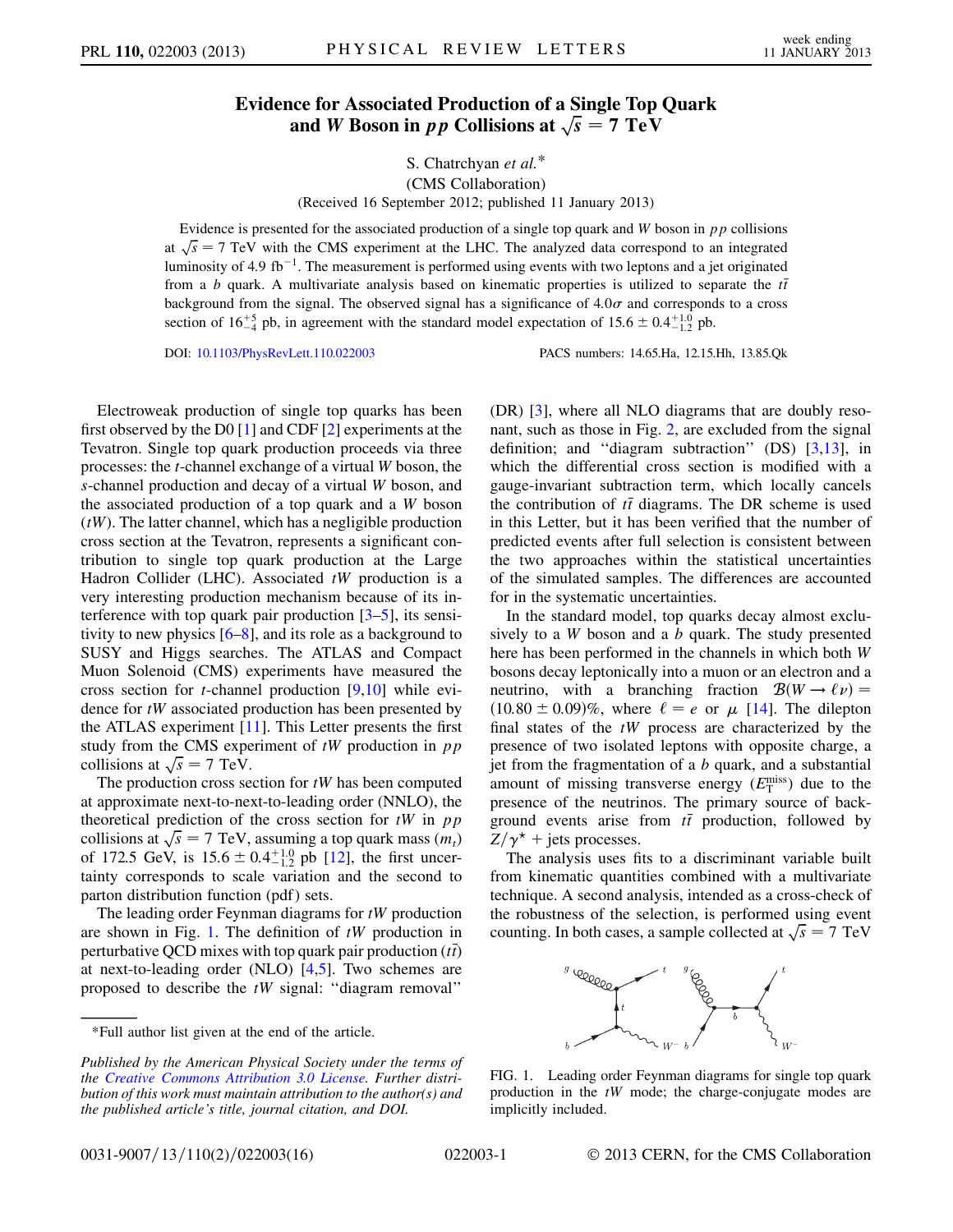

<span id="page-1-0"></span>

FIG. 2. Feynman diagrams for  $tW$  single top quark production at next-to-leading order that are removed from the signal definition in the DR scheme; the charge-conjugate modes are implicitly included.

by CMS, corresponding to an integrated luminosity of 4.9 fb<sup>-1</sup>, is used.

The central feature of the CMS apparatus is a superconducting solenoid of 6 m internal diameter, providing a magnetic field of 3.8 T. Within the field volume are a silicon pixel and strip tracker, a lead tungstate crystal electromagnetic calorimeter, and a brass or scintillator hadron calorimeter. Muons are measured in gas-ionization detectors embedded in the steel return yoke. Extensive forward calorimetry complements the coverage provided by the barrel and endcap detectors. A more detailed description can be found in Ref. [\[15\]](#page-4-13).

Single top quark events in all channels have been simulated with the POWHEG event generator version 301 [[16\]](#page-4-14), designed to describe the full NLO properties of these processes, while MADGRAPH 5.1.1 [\[17\]](#page-4-15) is used for  $t\bar{t}$  and for the inclusive single-boson production  $(V + X)$ , where  $V = W$ , Z, and X can indicate light or heavy partons. The remaining background samples are simulated using PYTHIA version 6.4.24 [\[18\]](#page-4-16), including diboson production and QCD multijet production enriched in events with electrons or muons produced in the decay of  $b$  and  $c$  quarks, and muons from the decay of long-lived hadrons. The CTEQ 6.6M pdf sets [\[19\]](#page-4-17) are used for all simulated samples. All generated events undergo a full simulation of the detector response using GEANT4 [[20](#page-4-18),[21](#page-4-19)]. The value used for the top quark mass is  $m_t = 172.5$  GeV.

Approximate NNLO theoretical predictions are used to normalize *tt* production ( $\sigma_{\bar{t}t} = 163_{-10}^{+11}$  pb) [[22](#page-4-20)],  $W + \text{jets}$ and  $Z/\gamma^*$  + jets processes are normalized to complete NNLO calculations for the inclusive cross sections, and NLO cross sections are used for diboson processes [\[23\]](#page-4-21). Unless otherwise stated, the theoretical values of the cross section have been used in this Letter to normalize the simulation in figures and tables.

Leptons, jets, and  $E_{\rm T}^{\rm miss}$  are reconstructed by the CMS particle flow (PF) algorithm [\[24\]](#page-4-22), which performs a global event reconstruction and provides the full list of particles identified as electrons, muons, photons, and charged and neutral hadrons.

Events are collected using dilepton triggers with electrons or muons. The lepton transverse energy thresholds are symmetric, the highest used in these triggers is 17 GeV while the lowest is 8 GeV. The two selected leptons must originate from the same primary vertex and have opposite charge. The primary vertex used is defined as the reconstructed vertex with the highest  $p<sub>T</sub>$  of associated tracks and is required to have at least four tracks, with longitudinal (radial) distance of less than 24 (2) cm from the center of the detector. Muon (electron) candidates are required to have a transverse momentum  $p_T > 20$  GeV and pseudorapidity  $|\eta|$  < 2.4(2.5); events with additional leptons passing looser quality criteria are vetoed.

To remove low invariant mass Drell-Yan  $(Z/\gamma^*)$  events, the invariant mass of the lepton pair  $(m_{\ell\ell})$  is required to be greater than 20 GeV. In the ee and  $\mu\mu$  final states, events are also rejected if  $m_{\ell\ell}$  is between 81 and 101 GeV, compatible with the Z boson mass; this veto removes background from  $Z/\gamma^*$  + jets, as well as from ZZ and WZ processes. In the ee and  $\mu\mu$  decay channels, a requirement is applied on the  $E_T^{\text{miss}}$  as well to further reduce the contribution from events without genuine  $E_{\rm T}^{\rm miss}$  (mostly  $Z/\gamma^*$  + jets and QCD multijet production). Since the  $E_{\rm T}^{\rm miss}$  resolution is degraded in events with high pileup, an additional quantity is used (tracker- $E_T^{\text{miss}}$ ), calculated using only the charged particles associated with the primary vertex. Events are selected if both  $E_{\text{T}}^{\text{miss}}$  and tracker- $E_{\rm T}^{\rm miss}$  are larger than 30 GeV.

Jets are defined according to the anti- $k_T$  algorithm [\[25\]](#page-4-23) with a distance parameter of 0.5. Jets within  $|\eta|$  < 2.4 and with  $p_T > 30$  GeV are considered in the analysis.

Exactly one jet is required to be present in the event, and it must be identified as coming from a  $b$  quark. The identification of  $b$  jets is done according to an algorithm that reconstructs the secondary vertex of the decay of the b quark [\[26,](#page-4-24)[27\]](#page-4-25), resulting in a discriminating variable sensitive to the lifetime of  $b$  hadrons. The selection on this discriminant yields a b-tagging efficiency of 62% with a mistag rate of 1.4% for jets with  $p_T$  between 50 and 80 GeV. Events with additional b-tagged jets with  $p<sub>T</sub>$  > 20 GeV are removed. After this selection, the sample is dominated by  $t\bar{t}$  events and a  $tW$  signal.

Additionally, events with exactly two jets, in which either one or both jets have been b tagged, are used in the fit. Three regions are defined per dilepton final state: one region with one jet that is b tagged  $(1j1t)$  where the tW signal is substantial, and two regions with two jets, where the  $t\bar{t}$  background is dominant, and exactly one or two b tags are required  $(2j1t$  and  $2j2t$ , respectively).

A smaller background comes from  $Z/\gamma^*$  events. It is found that in high-pileup scenarios the  $E_{\rm T}^{\rm miss}$  distribution for  $Z/\gamma^*$  events is not properly modeled by the simulation, leading to disagreement between data and simulation. To solve this problem, the  $Z/\gamma^*$  simulation is corrected to match the missing transverse energy distribution observed in the data using events from the Z resonance.

The contributions of other backgrounds, i.e., diboson production (WW, WZ, ZZ), QCD,  $W +$  jets, and other single top quark processes, are small, less than  $1\%$  of the selected events, and estimated from simulation.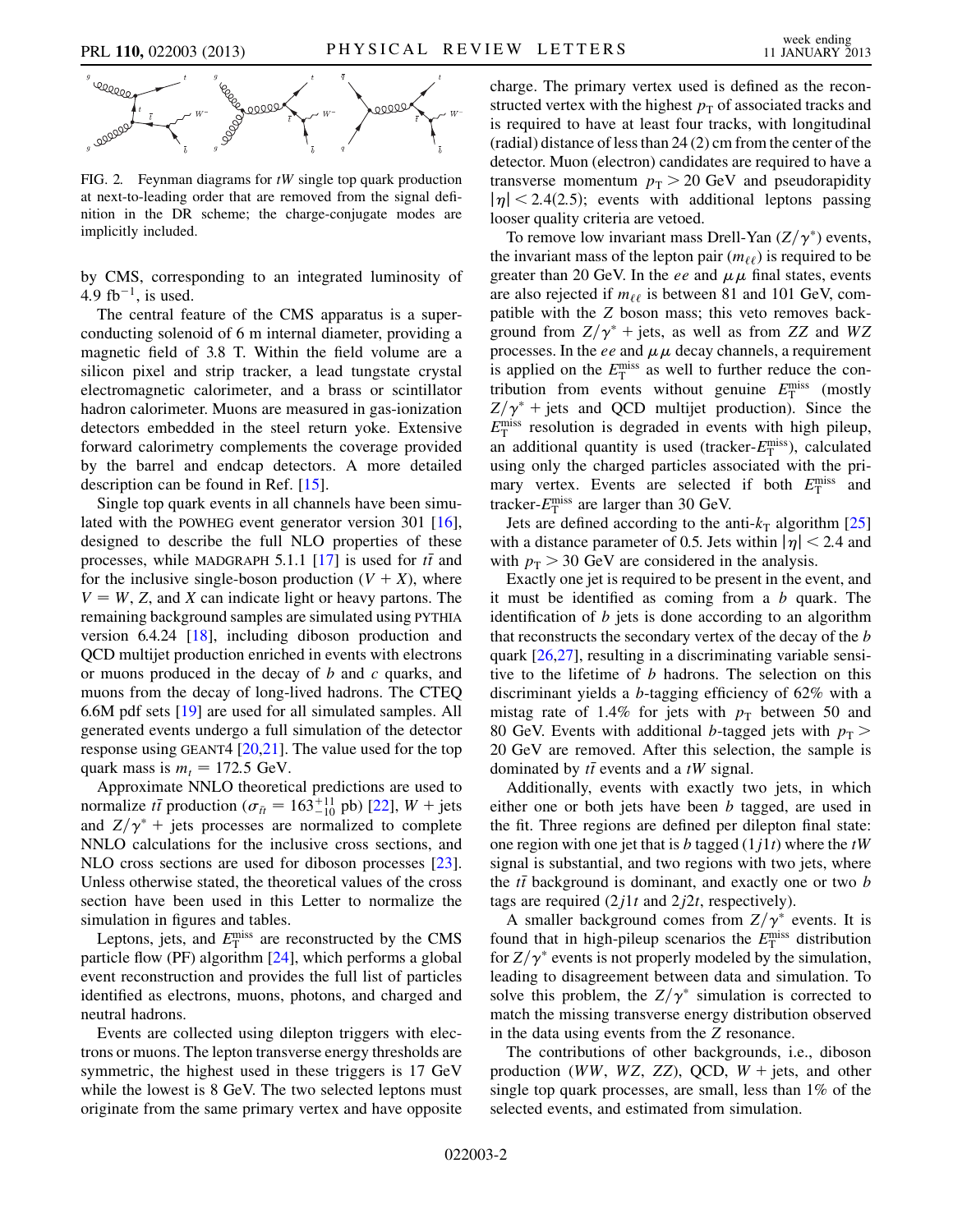| and systematic uncertainties (second). When only one uncertainty is quoted, it is the total one. |                         |                       |                       |
|--------------------------------------------------------------------------------------------------|-------------------------|-----------------------|-----------------------|
|                                                                                                  | $1$ <i>i</i> 1 <i>t</i> | 2i1t                  | 2i2t                  |
| tW                                                                                               | $336 \pm 5 \pm 16$      | $180 \pm 3 \pm 16$    | $45 \pm 1 \pm 6$      |
| $t\bar{t}$                                                                                       | $1263 \pm 19 \pm 138$   | $2775 \pm 28 \pm 205$ | $1488 \pm 21 \pm 222$ |
| $Z/\gamma^*$ + jets                                                                              | $128 \pm 12 \pm 28$     | $113 \pm 10 \pm 22$   | $8.5 \pm 1.8 \pm 1.8$ |
| Other                                                                                            | $19 \pm 3$              | $8.8 \pm 0.7 \pm 0.2$ | $4 \pm 3$             |

 $\pm$  141 3077  $\pm$  30  $\pm$ 

Total data 1699 2878 1507

 $\pm$  3 8.8  $\pm$  0.7  $\pm$  0.2 4  $\pm$ 

<span id="page-2-0"></span>TABLE I. Event yields in the different regions. The simulation is quoted with statistical (first)

The number of events in the signal and two control regions is presented for data and simulation in Table [I](#page-2-0). The approximate composition of the sample at this level is 70%  $t\bar{t}$  events with 20%  $tW$  events in the signal region. In the 2*j*1*t* region the  $t\bar{t}$  content represents 90% of the events, while  $tW$  events are less than 6%. In the 2 $j2t$  region, more than 95% of the events are  $t\bar{t}$  events.

Total estimated  $1746 \pm 23$ <br>Total data  $1699$ 

 $1746 \pm 23 \pm 141$ 

A multivariate analysis based on boosted decision trees (''BDT'' analysis) [[28](#page-4-26),[29](#page-4-27)] is used, testing the overall compatibility of the signal event candidates with the event topology of the tW associated production. Four variables are chosen to train the BDT based on their ability to separate the  $tW$  signal from the dominant  $t\bar{t}$  background. These variables are  $H<sub>T</sub>$ , defined as the scalar sum of the transverse momenta of the leptons, jet, and  $E_T^{\text{miss}}$ , the  $p_T$  of the system composed of the leptons,  $E_{\text{T}}^{\text{miss}}$  and jet, the  $p_{\text{T}}$  of the jet with the highest energy, and the difference in angular separation,  $\phi$ , between the direction associated to the  $E_{\rm T}^{\rm miss}$  and the closest of the two selected leptons. The distributions of  $H_T$  and the  $p_T$  of the system composed of the leptons,  $E_{\rm T}^{\rm miss}$  and the jet, are presented, in the signal region  $(1j1t)$ , in Fig. [3.](#page-2-1) The presence of the tW signal over the background is visible in all the distributions. The distributions of the other two variables are available in the Supplemental Material [[30](#page-4-28)].

The output of the BDT is a single discriminant value for every event ranging from  $-1$  (backgroundlike) to  $+1$ (signal-like). The distribution of the BDT discriminant is shown for the  $1j1t$  signal region in Fig. [4.](#page-3-0) Even if the  $tW$ signal does not peak strongly at  $+1$ , its distribution discriminates it with respect to  $t\bar{t}$  and other backgrounds. Maximum signal sensitivity is achieved through a simultaneous fit to 9 categories: the 3 BDT discriminant shapes  $(1j1t, 2j1t, and 2j2t)$  in the three final states (ee, e $\mu$ , and  $\mu\mu$ ). The two  $t\bar{t}$  enriched regions are included to control the rate of this background in the signal region.

The impact of each individual source of uncertainty on the analysis has been estimated in every region and final state. The dominant systematic uncertainty that affects the rate of the  $tW$  signal is associated with the b-tagging efficiency, with values between 3% and 6% for the different final states. The b-tagging efficiency uncertainty is also important for the  $t\bar{t}$  background yield, with values between 1.5% and 4.0%. The main systematic uncertainty for the  $t\bar{t}$ background is due to the factorization/renormalization scale used in the simulation, up to 11%, with values around 2% for the *tW* signal. Also for  $t\bar{t}$ , the uncertainties due to jet energy scale (7%) and the threshold used to match the matrix element generator to the parton shower model in

 $\pm 207$  1546  $\pm 21 \pm 222$ 

<span id="page-2-1"></span>

FIG. 3 (color online). Distributions of  $H_T$  and the  $p_T$  of the system composed of the leptons,  $E_T^{\text{miss}}$  and the jet, in data and simulation after jet selection in the signal region  $(1j1t)$ .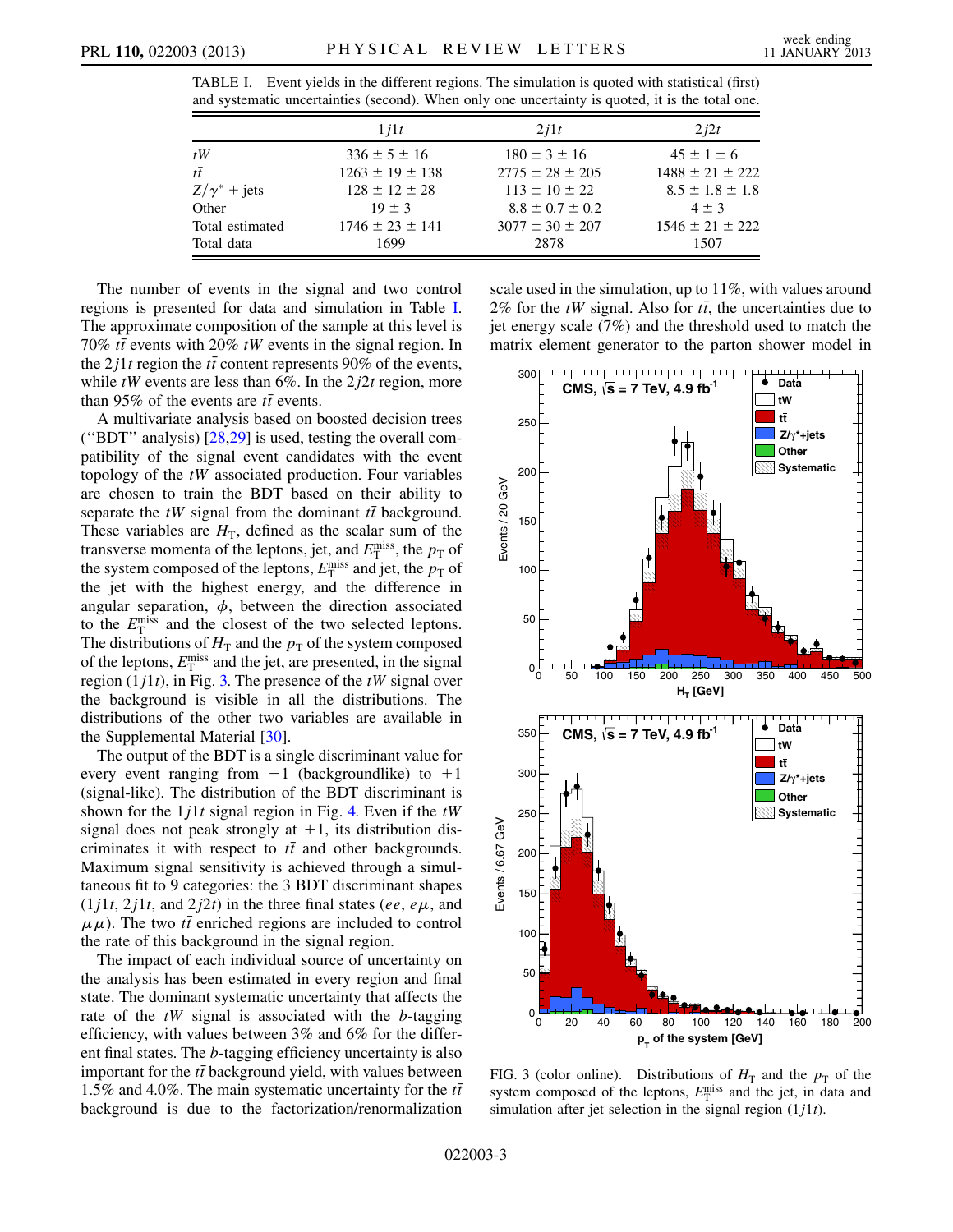<span id="page-3-0"></span>

FIG. 4 (color online). Distribution of the BDT discriminant in the signal region  $(1j1t)$  in data and simulation.

simulation (3%) are important. The statistical uncertainty is the largest contribution to the uncertainty of the measured cross section, with a 20% effect. The complete information about the systematic uncertainties is available in tabulated form in the Supplemental Material [[30](#page-4-28)].

A binned likelihood fit is performed on the distributions of the BDT discriminant. Template shapes for the signal and backgrounds are taken from simulation. Distributions are included separately in the fit for each of the three dilepton channels (ee,  $e\mu$ , and  $\mu\mu$ ) in the signal region  $(1j1t)$  and control regions  $(2j1t$  and  $2j2t)$ . Signal and background rates are allowed to vary in the fit, using the systematic uncertainties on the background rates as constraint terms in the likelihood function. The signal rate and 68% confidence level (C.L.) interval is determined using the profile likelihood method. The sources of theoretical uncertainty that affect the template shape are then considered. For each uncertainty,  $\pm 1\sigma$  systematic shifts are applied to the simulated samples to obtain revised templates. Differences in signal rates found using the revised templates are taken as systematic uncertainties and are added in quadrature to the  $1\sigma$  interval from the fit using the baseline templates. The expected significance is evaluated using the median and central 68% of the values obtained from pseudoexperiments generated using the theoretical prediction of the standard model  $tW$  cross section.

An excess of events over the expected background is observed with a significance of  $4.0\sigma$ , compatible with the expected significance of the tW signal,  $3.6^{+0.8}_{-0.9}\sigma$ . The measured cross section, including both statistical and systematic uncertainties, is  $16^{+5}_{-4}$  pb, in agreement with the standard model prediction.

The measurement can be used to determine the absolute value of the Cabibbo-Kobayashi-Maskawa matrix element  $|V_{tb}|$ , following the same technique as in [\[10\]](#page-4-7), assuming that  $|V_{td}|$  and  $|V_{ts}|$  are much smaller than  $|V_{tb}|$ :

$$
|V_{tb}| = \sqrt{\frac{\sigma_{tW}}{\sigma_{tW}^{\text{th}}}} = 1.01^{+0.16}_{-0.13} \text{(exp.)}^{+0.03}_{-0.04} \text{(th.)},\tag{1}
$$

where  $\sigma_{tW}^{\text{th}}$  is the standard model prediction computed assuming  $|V_{tb}| = 1$ . Using the standard model assumption of  $0 \leq |V_{tb}|^2 \leq 1$ , a value of  $|V_{tb}| = 1.00$  is inferred, with a 90% confidence level interval of [0.79,1.00]. This is based on profile likelihood intervals, the same method used for the cross section measurement and intervals. Studies with pseudoexperiments were performed, showing the validity of the profile likelihood method in presence of the boundary  $|V_{tb}| \leq 1.0$ .

A second analysis (''count-based'' analysis), used as a cross-check, is performed using event counts. After the jet selection step, instead of building the BDT discriminant, events are required in addition to having  $H_T > 60$  GeV in the  $e\mu$  channel, where no invariant mass and  $E_{\rm T}^{\rm miss}$  requirements are applied. The analysis uses a statistical model of Poisson event counts in the three dilepton final states in the signal region  $(1j1t)$  and control regions  $(2j1t$  and  $2j2t)$ . The event yield for each process in every region is affected by different sources of systematic uncertainties, equivalent to the ones calculated for the BDT analysis. These are included in the model as nuisance parameters. The same methods for the cross section measurement and the significance calculation as in the BDT analysis have been used. Figure [5](#page-3-1) shows the event yields selected by the count-based analysis for each region, in data and simulation, in which

<span id="page-3-1"></span>

FIG. 5 (color online). Event yields in data and simulation in the signal region  $(1j1t)$  and the two  $t\bar{t}$ -enriched control regions for the count-based analysis. Simulation yields are scaled to the outcome of the fit.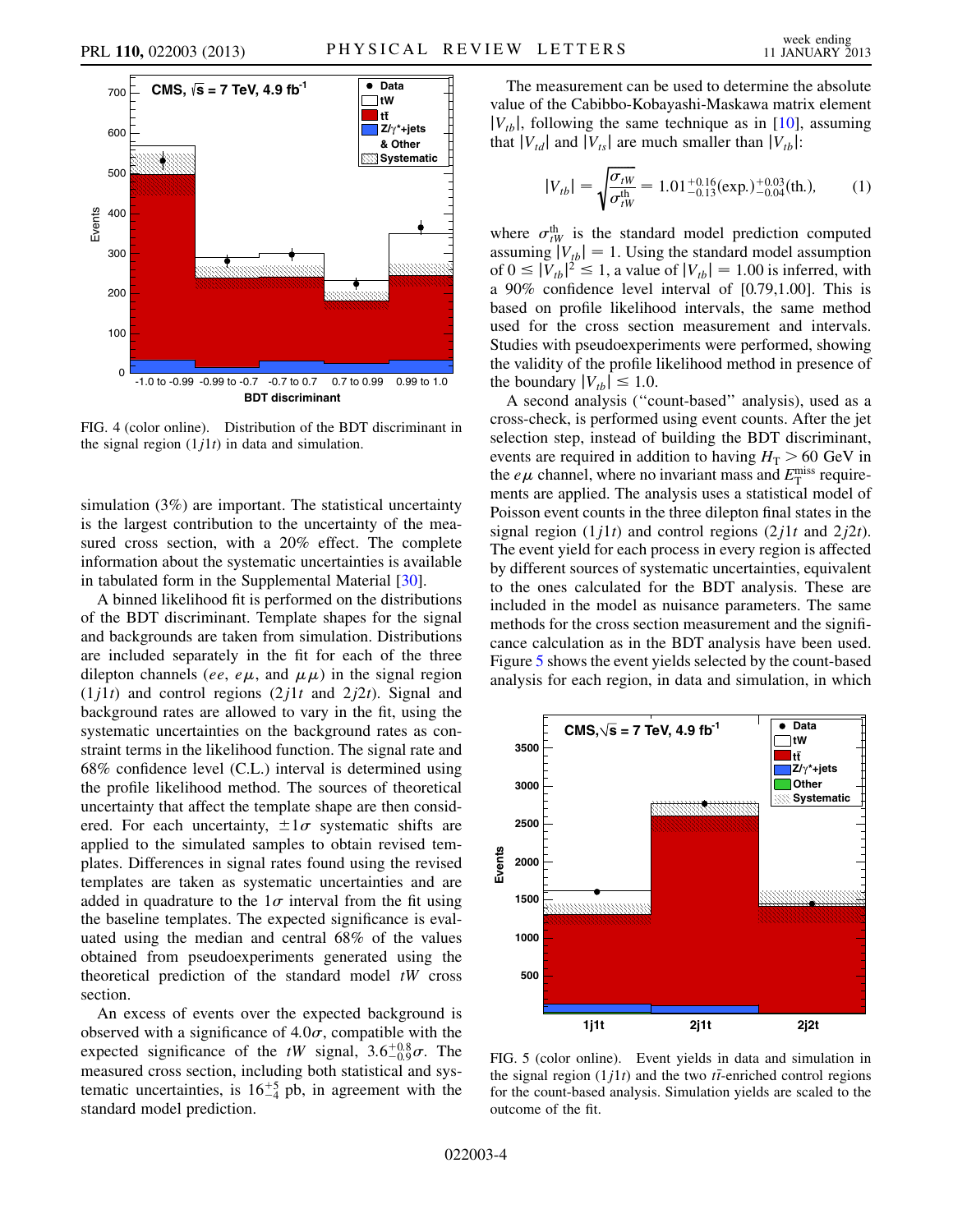the simulation yields have been normalized to the outcome of the maximum likelihood fit. The observed significance of the tW signal obtained with the count-based analysis is 3.5 $\sigma$ , with an expected significance of 3.2  $\pm$  0.9 $\sigma$ . The count-based analysis measures a cross section of  $15 \pm$ 5 pb. These results are consistent with those obtained with the BDT analysis.

In summary, using  $4.9 \text{ fb}^{-1}$  of data collected with the CMS experiment at the LHC, evidence has been found for the associated production of a single top quark and W boson in pp collisions at  $\sqrt{s} = 7$  TeV with a significance of  $4.0\sigma$  and a measured cross section of  $16^{+5}_{-4}$  pb.

We congratulate our colleagues in the CERN accelerator departments for the excellent performance of the LHC machine. We thank the technical and administrative staff at CERN and other CMS institutes, and acknowledge support from BMWF and FWF (Austria); FNRS and FWO (Belgium); CNPq, CAPES, FAPERJ, and FAPESP (Brazil); MES (Bulgaria); CERN; CAS, MoST, and NSFC (China); COLCIENCIAS (Colombia); MSES (Croatia); RPF (Cyprus); MoER, SF0690030s09, and ERDF (Estonia); Academy of Finland, MEC, and HIP (Finland); CEA and CNRS/IN2P3 (France); BMBF, DFG, and HGF (Germany); GSRT (Greece); OTKA and NKTH (Hungary); DAE and DST (India); IPM (Iran); SFI (Ireland); INFN (Italy); NRF and WCU (Korea); LAS (Lithuania); CINVESTAV, CONACYT, SEP, and UASLP-FAI (Mexico); MSI (New Zealand); PAEC (Pakistan); MSHE, and NSC (Poland); FCT (Portugal); JINR (Armenia, Belarus, Georgia, Ukraine, Uzbekistan); MON, RosAtom, RAS, and RFBR (Russia); MSTD (Serbia); SEIDI and CPAN (Spain); Swiss Funding Agencies (Switzerland); NSC (Taipei); TUBITAK and TAEK (Turkey); STFC (United Kingdom); and DOE and NSF (USA).

- <span id="page-4-0"></span>[1] V.M. Abazov et al. (D0 Collaboration), *[Phys. Rev. Lett.](http://dx.doi.org/10.1103/PhysRevLett.103.092001)* 103[, 092001 \(2009\)](http://dx.doi.org/10.1103/PhysRevLett.103.092001).
- <span id="page-4-1"></span>[2] T. Aaltonen et al. (CDF Collaboration), *[Phys. Rev. Lett.](http://dx.doi.org/10.1103/PhysRevLett.103.092002)* 103[, 092002 \(2009\)](http://dx.doi.org/10.1103/PhysRevLett.103.092002).
- <span id="page-4-2"></span>[3] S. Frixione, E. Laenen, P. Motylinski, C. White, and B. R Webber, [J. High Energy Phys. 07 \(2008\) 029.](http://dx.doi.org/10.1088/1126-6708/2008/07/029)
- <span id="page-4-10"></span>[4] A. S. Belyaev, E. E. Boos, and L. V. Dudko, *[Phys. Rev. D](http://dx.doi.org/10.1103/PhysRevD.59.075001)* 59[, 075001 \(1999\)](http://dx.doi.org/10.1103/PhysRevD.59.075001).
- <span id="page-4-3"></span>[5] C. D. White, S. Frixione, E. Laenen, and F. Maltoni, [J. High Energy Phys. 11 \(2009\) 074.](http://dx.doi.org/10.1088/1126-6708/2009/11/074)
- <span id="page-4-4"></span>[6] T. M. P. Tait and C.-P. Yuan, [Phys. Rev. D](http://dx.doi.org/10.1103/PhysRevD.63.014018) 63, 014018 [\(2000\)](http://dx.doi.org/10.1103/PhysRevD.63.014018).
- [7] Q.-H. Cao, J. Wudka, and C.-P. Yuan, *[Phys. Lett. B](http://dx.doi.org/10.1016/j.physletb.2007.10.057)* 658, [50 \(2007\).](http://dx.doi.org/10.1016/j.physletb.2007.10.057)
- <span id="page-4-5"></span>[8] V. Barger, M. McCaskey, and G. Shaughnessy, *[Phys. Rev.](http://dx.doi.org/10.1103/PhysRevD.81.034020)* D **81**[, 034020 \(2010\)](http://dx.doi.org/10.1103/PhysRevD.81.034020).
- <span id="page-4-6"></span>[9] G. Aad et al. (ATLAS Collaboration), [Phys. Lett. B](http://dx.doi.org/10.1016/j.physletb.2012.09.031) 717, [330 \(2012\)](http://dx.doi.org/10.1016/j.physletb.2012.09.031).
- <span id="page-4-7"></span>[10] S. Chatrchyan et al. (CMS Collaboration), [Phys. Rev. Lett.](http://dx.doi.org/10.1103/PhysRevLett.107.091802) 107[, 091802 \(2011\)](http://dx.doi.org/10.1103/PhysRevLett.107.091802).
- <span id="page-4-8"></span>[11] G. Aad et al. (ATLAS Collaboration), *[Phys. Lett. B](http://dx.doi.org/10.1016/j.physletb.2012.08.011)* 716, [142 \(2012\)](http://dx.doi.org/10.1016/j.physletb.2012.08.011).
- <span id="page-4-9"></span>[12] N. Kidonakis, *Phys. Rev. D* **82**[, 054018 \(2010\)](http://dx.doi.org/10.1103/PhysRevD.82.054018).
- <span id="page-4-11"></span>[13] T. M. P. Tait, *Phys. Rev. D* **61**[, 034001 \(1999\).](http://dx.doi.org/10.1103/PhysRevD.61.034001)
- <span id="page-4-12"></span>[14] J. Beringer et al. (Particle Data Group), *[Phys. Rev. D](http://dx.doi.org/10.1103/PhysRevD.86.010001)* 86, [010001 \(2012\).](http://dx.doi.org/10.1103/PhysRevD.86.010001)
- <span id="page-4-13"></span>[15] S. Chatrchyan et al. (CMS Collaboration), [JINST](http://dx.doi.org/10.1088/1748-0221/3/08/S08004) 3, [S08004 \(2008\).](http://dx.doi.org/10.1088/1748-0221/3/08/S08004)
- <span id="page-4-14"></span>[16] S. Frixione, P. Nason, and C. Oleari, [J. High Energy Phys.](http://dx.doi.org/10.1088/1126-6708/2007/11/070) [11 \(2007\) 070.](http://dx.doi.org/10.1088/1126-6708/2007/11/070)
- <span id="page-4-15"></span>[17] J. Alwall, M. Herquet, F. Maltoni, O. Mattelaer, and T. Stelzer, [J. High Energy Phys. 06 \(2011\) 128.](http://dx.doi.org/10.1007/JHEP06(2011)128)
- <span id="page-4-16"></span>[18] T. Sjöstrand, S. Mrenna, and P.Z. Skands, [J. High Energy](http://dx.doi.org/10.1088/1126-6708/2006/05/026) [Phys. 05 \(2006\) 026.](http://dx.doi.org/10.1088/1126-6708/2006/05/026)
- <span id="page-4-17"></span>[19] J. Pumplin, D. R. Stump, J. Huston, H.-L. Lai, P. Nadolsky, and W.-K. Tung, [J. High Energy Phys. 07](http://dx.doi.org/10.1088/1126-6708/2002/07/012) [\(2002\) 012.](http://dx.doi.org/10.1088/1126-6708/2002/07/012)
- <span id="page-4-18"></span>[20] S. Agostinelli et al. (GEANT4 Collaboration), [Nucl.](http://dx.doi.org/10.1016/S0168-9002(03)01368-8) [Instrum. Methods Phys. Res., Sect. A](http://dx.doi.org/10.1016/S0168-9002(03)01368-8) 506, 250 [\(2003\)](http://dx.doi.org/10.1016/S0168-9002(03)01368-8).
- <span id="page-4-19"></span>[21] J. Allison et al., [IEEE Trans. Nucl. Sci.](http://dx.doi.org/10.1109/TNS.2006.869826) 53, 270 (2006).
- <span id="page-4-20"></span>[22] N. Kidonakis, *Phys. Rev. D* **82**[, 114030 \(2010\)](http://dx.doi.org/10.1103/PhysRevD.82.114030).
- <span id="page-4-21"></span>[23] R. Gavin, Y. Li, F. Petriello, and S. Quackenbush, [Comput.](http://dx.doi.org/10.1016/j.cpc.2011.06.008) [Phys. Commun.](http://dx.doi.org/10.1016/j.cpc.2011.06.008) 182, 2388 (2011).
- <span id="page-4-22"></span>[24] CMS Collaboration, Particle-Flow Event Reconstruction in CMS and Performance for Jets, Taus, and  $E_{\rm T}^{\rm miss}$ , CMS Physics Analysis Summary CMS-PAS-PFT-09-001 (2009) [\[http://cds.cern.ch/record/1194487](http://cds.cern.ch/record/1194487)].
- <span id="page-4-23"></span>[25] M. Cacciari, G.P. Salam, and G. Soyez, [J. High Energy](http://dx.doi.org/10.1088/1126-6708/2008/04/063) [Phys. 04 \(2008\) 063.](http://dx.doi.org/10.1088/1126-6708/2008/04/063)
- <span id="page-4-24"></span>[26] CMS Collaboration, *Commissioning of b-jet identification* with pp collisions at  $\sqrt{s} = 7$  TeV, CMS Physics Analysis Summary CMS-PAS-BTV-10-001 (2010) [[http://cds.cern](http://cds.cern.ch/record/1279144) [.ch/record/1279144\]](http://cds.cern.ch/record/1279144).
- <span id="page-4-25"></span>[27] CMS Collaboration, Performance of b-jet identification in CMS, CMS Physics Analysis Summary CMSPAS-BTV-11-001 (2011) [\[http://cds.cern.ch/record/1366061](http://cds.cern.ch/record/1366061)].
- <span id="page-4-26"></span>[28] L. Breiman, J. Friedman, C.J. Stone, and R.A. Olshen, Classification and Regression Trees (Chapman and Hall, London, 1984).
- <span id="page-4-27"></span>[29] Y. Freund and R. E. Schapire, [J. Comput. Syst. Sci.](http://dx.doi.org/10.1006/jcss.1997.1504) 55, 119 [\(1997\)](http://dx.doi.org/10.1006/jcss.1997.1504).
- <span id="page-4-28"></span>[30] See Supplemental Material at [http://link.aps.org/](http://link.aps.org/supplemental/10.1103/PhysRevLett.110.022003) [supplemental/10.1103/PhysRevLett.110.022003](http://link.aps.org/supplemental/10.1103/PhysRevLett.110.022003) for kinematic distributions and complete systematic tables.

S. Chatrchyan,<sup>1</sup> V. Khachatryan,<sup>1</sup> A. M. Sirunyan,<sup>1</sup> A. Tumasyan,<sup>1</sup> W. Adam,<sup>2</sup> E. Aguilo,<sup>2</sup> T. Bergauer,<sup>2</sup>

<span id="page-4-30"></span>M. Dragicevic,<sup>2</sup> J. Erö,<sup>2</sup> C. Fabjan,<sup>2[,b](#page-14-0)</sup> M. Friedl,<sup>2</sup> R. Frühwirth,<sup>2,[b](#page-14-0)</sup> V.M. Ghete,<sup>2</sup> J. Hammer,<sup>2</sup> N. Hörmann,<sup>2</sup>

<span id="page-4-29"></span>J. Hrubec,<sup>2</sup> M. Jeitler,<sup>2[,b](#page-14-0)</sup> W. Kiesenhofer,<sup>2</sup> V. Knünz,<sup>2</sup> M. Krammer,<sup>2,[b](#page-14-0)</sup> I. Krätschmer,<sup>2</sup> D. Liko,<sup>2</sup> I. Mikulec,<sup>2</sup> M. Pernicka,<sup>2[,a](#page-14-1)</sup> B. Rahbaran,<sup>2</sup> C. Rohringer,<sup>2</sup> H. Rohringer,<sup>2</sup> R. Schöfbeck,<sup>2</sup> J. Strauss,<sup>2</sup> A. Taurok,<sup>2</sup>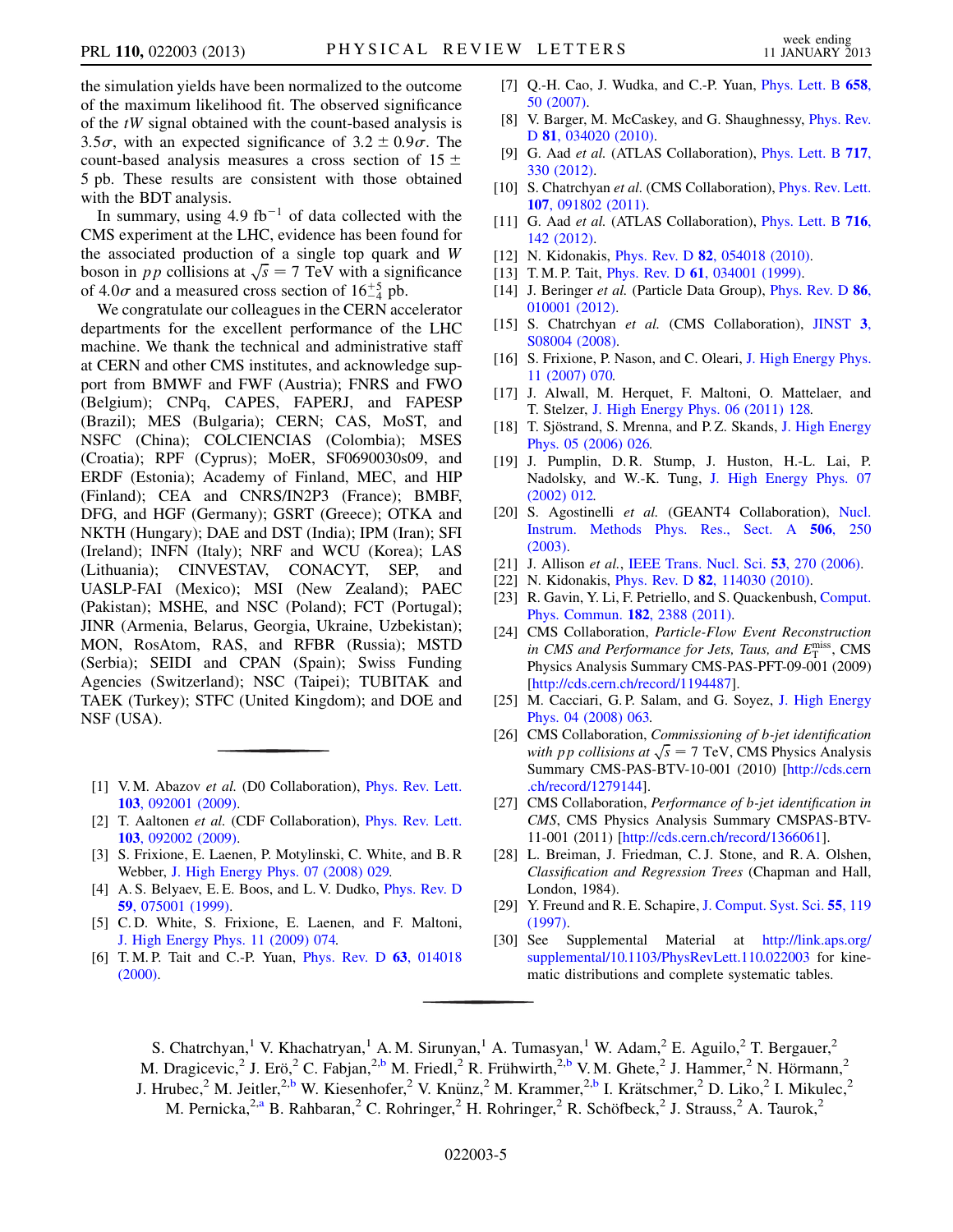<span id="page-5-10"></span><span id="page-5-9"></span><span id="page-5-8"></span><span id="page-5-7"></span><span id="page-5-6"></span><span id="page-5-5"></span><span id="page-5-4"></span><span id="page-5-3"></span><span id="page-5-2"></span><span id="page-5-1"></span><span id="page-5-0"></span>W. Waltenberger,<sup>2</sup> G. Walzel,<sup>2</sup> E. Widl,<sup>2</sup> C.-E. Wulz,<sup>2[,b](#page-14-0)</sup> V. Mossolov,<sup>3</sup> N. Shumeiko,<sup>3</sup> J. Suarez Gonzalez,<sup>3</sup> M. Bansal,<sup>4</sup> S. Bansal,<sup>4</sup> T. Cornelis,<sup>4</sup> E. A. De Wolf,<sup>4</sup> X. Janssen,<sup>4</sup> S. Luyckx,<sup>4</sup> L. Mucibello,<sup>4</sup> S. Ochesanu,<sup>4</sup> B. Roland,<sup>4</sup> R. Rougny,<sup>4</sup> M. Selvaggi,<sup>4</sup> Z. Staykova,<sup>4</sup> H. Van Haevermaet,<sup>4</sup> P. Van Mechelen,<sup>4</sup> N. Van Remortel,<sup>4</sup> A. Van Spilbeeck,<sup>4</sup> F. Blekman,<sup>5</sup> S. Blyweert,<sup>5</sup> J. D'Hondt,<sup>5</sup> R. Gonzalez Suarez,<sup>5</sup> A. Kalogeropoulos,<sup>5</sup> M. Maes,<sup>5</sup> A. Olbrechts,<sup>5</sup> W. Van Doninck,<sup>5</sup> P. Van Mulders,<sup>5</sup> G. P. Van Onsem,<sup>5</sup> I. Villella,<sup>5</sup> B. Clerbaux,<sup>6</sup> G. De Lentdecker,<sup>6</sup> V. Dero,<sup>6</sup> A. P. R. Gay,<sup>6</sup> T. Hreus,<sup>6</sup> A. Léonard,<sup>6</sup> P. E. Marage,<sup>6</sup> A. Mohammadi,<sup>6</sup> T. Reis,<sup>6</sup> L. Thomas,<sup>6</sup> G. Vander Marcken, <sup>6</sup> C. Vander Velde, <sup>6</sup> P. Vanlaer, <sup>6</sup> J. Wang, <sup>6</sup> V. Adler, <sup>7</sup> K. Beernaert, <sup>7</sup> A. Cimmino, <sup>7</sup> S. Costantini, <sup>7</sup> G. Garcia,<sup>7</sup> M. Grunewald,<sup>7</sup> B. Klein,<sup>7</sup> J. Lellouch,<sup>7</sup> A. Marinov,<sup>7</sup> J. Mccartin,<sup>7</sup> A. A. Ocampo Rios,<sup>7</sup> D. Ryckbosch,<sup>7</sup> N. Strobbe,<sup>7</sup> F. Thyssen,<sup>7</sup> M. Tytgat,<sup>7</sup> P. Verwilligen,<sup>7</sup> S. Walsh,<sup>7</sup> E. Yazgan,<sup>7</sup> N. Zaganidis,<sup>7</sup> S. Basegmez,<sup>8</sup> G. Bruno, <sup>8</sup> R. Castello, <sup>8</sup> L. Ceard, <sup>8</sup> C. Delaere, <sup>8</sup> T. du Pree, <sup>8</sup> D. Favart, <sup>8</sup> L. Forthomme, <sup>8</sup> A. Giamman[c](#page-14-2)o, <sup>8,c</sup> J. Hollar, <sup>8</sup> V. Lemaitre,<sup>8</sup> J. Liao,<sup>8</sup> O. Militaru,<sup>8</sup> C. Nuttens,<sup>8</sup> D. Pagano,<sup>8</sup> A. Pin,<sup>8</sup> K. Piotrzkowski,<sup>8</sup> N. Schul,<sup>8</sup> J. M. Vizan Garcia, <sup>8</sup> N. Beliy, <sup>9</sup> T. Caebergs, <sup>9</sup> E. Daubie, <sup>9</sup> G. H. Hammad, <sup>9</sup> G. A. Alves, <sup>10</sup> M. Correa Martins Junior, <sup>10</sup> T. Martins,<sup>10</sup> M. E. Pol,<sup>10</sup> M. H. G. Souza,<sup>10</sup> W. L. Aldá Júnior,<sup>11</sup> W. Carvalho,<sup>11</sup> A. Custódio,<sup>11</sup> E. M. Da Costa,<sup>11</sup> D. De Jesus Damiao,<sup>11</sup> C. De Oliveira Martins,<sup>11</sup> S. Fonseca De Souza,<sup>11</sup> D. Matos Figueiredo,<sup>11</sup> L. Mundim,<sup>11</sup> H. Nogima,<sup>11</sup> V. Oguri,<sup>11</sup> W. L. Pra[d](#page-14-3)o Da Silva,<sup>11</sup> A. Santoro,<sup>11</sup> L. Soares Jorge,<sup>11</sup> A. Sznajder,<sup>11</sup> T. S. Anjos,<sup>12,d</sup> C. A. Bernardes,<sup>12[,d](#page-14-3)</sup> F. A. Dias,<sup>12[,e](#page-14-4)</sup> T. R. Fernan[d](#page-14-3)ez Perez Tomei,<sup>12</sup> E. M. Gregores,<sup>12,d</sup> C. Lagana,<sup>12</sup> F. Marinho,<sup>12</sup> P. G. Merca[d](#page-14-3)ante,<sup>12,d</sup> S. F. Novaes,<sup>12</sup> Sandra S. Padula,<sup>12</sup> V. Genchev,<sup>13,[f](#page-14-5)</sup> P. Iaydjiev,<sup>13,f</sup> S. Piperov,<sup>13</sup> M. Rodozov,<sup>13</sup> S. Stoykova,<sup>13</sup> G. Sultanov,<sup>13</sup> V. Tcholakov,<sup>13</sup> R. Trayanov,<sup>13</sup> M. Vutova,<sup>13</sup> A. Dimitrov,<sup>14</sup> R. Hadjiiska,<sup>14</sup> V. Kozhuharov,<sup>14</sup> L. Litov,<sup>14</sup> B. Pavlov,<sup>14</sup> P. Petkov,<sup>14</sup> J. G. Bian,<sup>15</sup> G. M. Chen,<sup>15</sup> H. S. Chen,<sup>15</sup> C. H. Jiang,<sup>15</sup> D. Liang, <sup>15</sup> S. Liang, <sup>15</sup> X. Meng, <sup>15</sup> J. Tao, <sup>15</sup> J. Wang, <sup>15</sup> X. Wang, <sup>15</sup> Z. Wang, <sup>15</sup> H. Xiao, <sup>15</sup> M. Xu, <sup>15</sup> J. Zang, <sup>15</sup> Z. Zhang,<sup>15</sup> C. Asawatangtrakuldee,<sup>16</sup> Y. Ban,<sup>16</sup> Y. Guo,<sup>16</sup> W. Li,<sup>16</sup> S. Liu,<sup>16</sup> Y. Mao,<sup>16</sup> S. J. Qian,<sup>16</sup> H. Teng,<sup>16</sup> D. Wang,<sup>16</sup> L. Zhang,<sup>16</sup> W. Zou,<sup>16</sup> C. Avila,<sup>17</sup> J. P. Gomez,<sup>17</sup> B. Gomez Moreno,<sup>17</sup> A. F. Osorio Oliveros,<sup>17</sup> J. C. Sanabria,17 N. Godinovic,18 D. Lelas,<sup>18</sup> R. Plestina,18[,g](#page-14-6) D. Polic,<sup>18</sup> I. Puljak,18,[f](#page-14-5) Z. Antunovic,19 M. Kovac,19 V. Brigljevic,<sup>20</sup> S. Duric,<sup>20</sup> K. Kadija,<sup>20</sup> J. Luetic,<sup>20</sup> S. Morovic,<sup>20</sup> A. Attikis,<sup>21</sup> M. Galanti,<sup>21</sup> G. Mavromanolakis,<sup>21</sup> J. Mousa,<sup>21</sup> C. Nicolaou,<sup>21</sup> F. Ptochos,<sup>21</sup> P. A. Razis,<sup>21</sup> M. Finger,<sup>22</sup> M. Finger, Jr.,<sup>22</sup> Y. Assran,<sup>23[,h](#page-14-7)</sup> S. Elgammal,<sup>23,[i](#page-14-8)</sup> A. Ellithi Kamel,<sup>23,[j](#page-14-9)</sup> S. Khalil,<sup>23,j</sup> M. A. Mahmoud,<sup>23[,k](#page-14-10)</sup> A. Radi,<sup>23,[l,](#page-14-11)[m](#page-14-12)</sup> M. Kadastik,<sup>24</sup> M. Müntel,<sup>24</sup> M. Raidal,<sup>24</sup> L. Rebane,<sup>24</sup> A. Tiko,<sup>24</sup> P. Eerola,<sup>25</sup> G. Fedi,<sup>25</sup> M. Voutilainen,<sup>25</sup> J. Härkönen,<sup>26</sup> A. Heikkinen,<sup>26</sup> V. Karimäki,<sup>26</sup> R. Kinnunen,<sup>26</sup> M. J. Kortelainen,<sup>26</sup> T. Lampén,<sup>26</sup> K. Lassila-Perini,<sup>26</sup> S. Lehti,<sup>26</sup> T. Lindén,<sup>26</sup> P. Luukka,<sup>26</sup> T. Mäenpää,<sup>26</sup> T. Peltola,<sup>26</sup> E. Tuominen,<sup>26</sup> J. Tuominiemi,<sup>26</sup> E. Tuovinen,<sup>26</sup> D. Ungaro,<sup>26</sup> L. Wendland,<sup>26</sup> K. Banzuzi,<sup>27</sup> A. Karjalainen,<sup>27</sup> A. Korpela,<sup>27</sup> T. Tuuva,<sup>27</sup> M. Besancon,<sup>28</sup> S. Choudhury,<sup>28</sup> M. Dejardin,<sup>28</sup> D. Denegri,<sup>28</sup> B. Fabbro,<sup>28</sup> J. L. Faure,<sup>28</sup> F. Ferri,<sup>28</sup> S. Ganjour,<sup>28</sup> A. Givernaud,<sup>28</sup> P. Gras,<sup>28</sup> G. Hamel de Monchenault,<sup>28</sup> P. Jarry,<sup>28</sup> E. Locci,<sup>28</sup> J. Malcles,<sup>28</sup> L. Millischer,<sup>28</sup> A. Nayak,<sup>28</sup> J. Rander,<sup>28</sup> A. Rosowsky,<sup>28</sup> I. Shreyber,<sup>28</sup> M. Titov,<sup>28</sup> S. Baffioni,<sup>29</sup> F. Beaudette,<sup>29</sup> L. Benhabib,<sup>29</sup> L. Bianchini,<sup>29</sup> M. Bluj,<sup>29[,n](#page-14-13)</sup> C. Broutin,<sup>29</sup> P. Busson,<sup>29</sup> C. Charlot,<sup>29</sup> N. Daci,<sup>29</sup> T. Dahms,<sup>29</sup> M. Dalchenko,<sup>29</sup> L. Dobrzynski,<sup>29</sup> R. Granier de Cassagnac,<sup>29</sup> M. Haguenauer,<sup>29</sup> P. Miné,<sup>29</sup> C. Mironov,<sup>29</sup> I. N. Naranjo,<sup>29</sup> M. Nguyen,<sup>29</sup> C. Ochando,<sup>29</sup> P. Paganini,<sup>29</sup> D. Sabes,<sup>29</sup> R. Salern[o](#page-14-14),<sup>29</sup> Y. Sirois,<sup>29</sup> C. Veelken,<sup>29</sup> A. Zabi,<sup>29</sup> J.-L. Agram,<sup>30,o</sup> J. Andrea,<sup>30</sup> D. Bloch,<sup>30</sup> D. B[o](#page-14-14)din,<sup>30</sup> J.-M. Brom,<sup>30</sup> M. Cardaci,<sup>30</sup> E. C. Chabert,<sup>30</sup> C. Collard,<sup>30</sup> E. Conte,<sup>30[,o](#page-14-14)</sup> F. Drouhin,<sup>30,o</sup> C. Ferro,<sup>30</sup> J.-C. Fontaine, <sup>30[,o](#page-14-14)</sup> D. Gelé, <sup>30</sup> U. Goerlach, <sup>30</sup> P. Juillot, <sup>30</sup> A.-C. Le Bihan, <sup>30</sup> P. Van Hove, <sup>30</sup> F. Fassi, <sup>31</sup> D. Mercier, <sup>31</sup> S. Beauceron,<sup>32</sup> N. Beaupere,<sup>32</sup> O. Bondu,<sup>32</sup> G. Boudoul,<sup>32</sup> J. Chasserat,<sup>32</sup> R. Chierici,<sup>32,[f](#page-14-5)</sup> D. Contardo,<sup>32</sup> P. Depasse,<sup>32</sup> H. El Mamouni,<sup>32</sup> J. Fay,<sup>32</sup> S. Gascon,<sup>32</sup> M. Gouzevitch,<sup>32</sup> B. Ille,<sup>32</sup> T. Kurca,<sup>32</sup> M. Lethuillier,<sup>32</sup> L. Mirabito,<sup>32</sup> S. Perries,<sup>32</sup> L. Sgandurra,<sup>32</sup> V. Sordini,<sup>32</sup> Y. Tschudi,<sup>32</sup> P. Verdier,<sup>32</sup> S. Viret,<sup>32</sup> V. Roinishvili,<sup>33</sup> G. Anagnostou,<sup>34</sup> C. Autermann,<sup>34</sup> S. Beranek,<sup>34</sup> M. Edelhoff,<sup>34</sup> L. Feld,<sup>34</sup> N. Heracleous,<sup>34</sup> O. Hindrichs,<sup>34</sup> R. Jussen,<sup>34</sup> K. Klein,<sup>34</sup> J. Merz,<sup>34</sup> A. Ostapchuk,<sup>34</sup> A. Perieanu,<sup>34</sup> F. Raupach,<sup>34</sup> J. Sammet,<sup>34</sup> S. Schael,<sup>34</sup> D. S[p](#page-14-15)renger,<sup>34</sup> H. Weber,<sup>34</sup> B. Wittmer,<sup>34</sup> V. Zhukov,<sup>34,p</sup> M. Ata,<sup>35</sup> J. Caudron,<sup>35</sup> E. Dietz-Laursonn,<sup>35</sup> D. Duchardt,<sup>35</sup> M. Erdmann,<sup>35</sup> R. Fischer,<sup>35</sup> A. Güth,<sup>35</sup> T. Hebbeker,<sup>35</sup> C. Heidemann,<sup>35</sup> K. Hoepfner,<sup>35</sup> D. Klingebiel,<sup>35</sup> P. Kreuzer,<sup>35</sup> M. Merschmeyer,<sup>35</sup> A. Meyer,<sup>35</sup> M. Olschewski,<sup>35</sup> P. Papacz,<sup>35</sup> H. Pieta,<sup>35</sup> H. Reithler,<sup>35</sup> S. A. Schmitz,<sup>35</sup> L. Sonnenschein,<sup>35</sup> J. Steggemann,<sup>35</sup> D. Teyssier,<sup>35</sup> M. Weber,<sup>35</sup> M. Bontenackels,<sup>36</sup> V. Cherepanov,<sup>36</sup> Y. Erdogan,<sup>36</sup> G. Flügge,<sup>36</sup> H. Geenen,<sup>36</sup> M. Geisler,<sup>36</sup> W. Haj Ahmad,<sup>36</sup> F. Hoehle,<sup>36</sup> B. Kargoll,<sup>36</sup> T. Kress,<sup>36</sup> Y. Kuessel,<sup>36</sup> J. Lingemann,<sup>36,[f](#page-14-5)</sup> A. Nowack,<sup>36</sup> L. Perchalla,<sup>36</sup> O. Pooth,<sup>36</sup> P. Sauerland,<sup>36</sup> A. Stahl,<sup>36</sup> M. Aldaya Martin, <sup>37</sup> J. Behr, <sup>37</sup> W. Behrenhoff, <sup>37</sup> U. Behrens, <sup>37</sup> M. Bergholz, <sup>37,[q](#page-14-16)</sup> A. Bethani, <sup>37</sup> K. Borras, <sup>37</sup> A. Burgmeier,<sup>37</sup> A. Cakir,<sup>37</sup> L. Calligaris,<sup>37</sup> A. Campbell,<sup>37</sup> E. Castro,<sup>37</sup> F. Costanza,<sup>37</sup> D. Dammann,<sup>37</sup>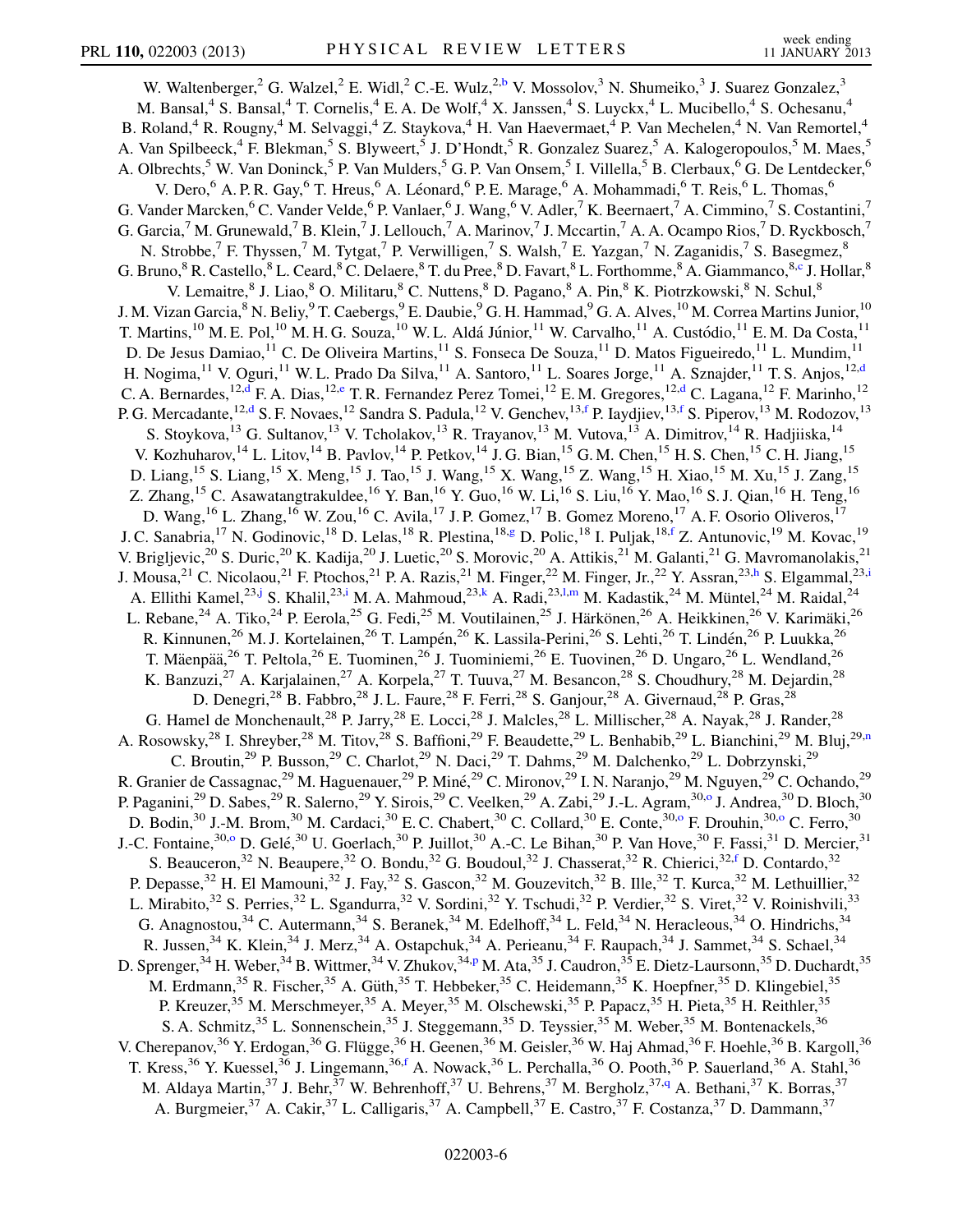<span id="page-6-8"></span><span id="page-6-7"></span><span id="page-6-6"></span><span id="page-6-5"></span><span id="page-6-4"></span><span id="page-6-3"></span><span id="page-6-2"></span><span id="page-6-1"></span><span id="page-6-0"></span>C. Diez Pardos,<sup>37</sup> G. Eckerlin,<sup>37</sup> D. Eckstein,<sup>37</sup> G. Flucke,<sup>37</sup> A. Geiser,<sup>37</sup> I. Glushkov,<sup>37</sup> P. Gunnellini,<sup>37</sup> S. Habib,<sup>37</sup> J. Hauk,<sup>37</sup> G. Hellwig,<sup>37</sup> H. Jung,<sup>37</sup> M. Kasemann,<sup>37</sup> P. Katsas,<sup>37</sup> C. Kleinwort,<sup>37</sup> H. Kluge,<sup>37</sup> A. Knutsson,<sup>37</sup> M. Krämer,<sup>37</sup> D. Krücker,<sup>37</sup> E. Kuznetsova,<sup>37</sup> W. Lange,<sup>37</sup> W. Lohmann,<sup>37[,q](#page-14-16)</sup> B. Lutz,<sup>37</sup> R. Mankel,<sup>37</sup> I. Marfin,<sup>37</sup> M. Marienfeld,<sup>37</sup> I.-A. Melzer-Pellmann,<sup>37</sup> A. B. Meyer,<sup>37</sup> J. Mnich,<sup>37</sup> A. Mussgiller,<sup>37</sup> S. Naumann-Emme,<sup>37</sup> O. Novgorodova,<sup>37</sup> J. Olzem,<sup>37</sup> H. Perrey,<sup>37</sup> A. Petrukhin,<sup>37</sup> D. Pitzl,<sup>37</sup> A. Raspereza,<sup>37</sup> P.M. Ribeiro Cipriano,<sup>37</sup> C. Riedl,<sup>37</sup> E. Ron,<sup>37</sup> M. Rosin,<sup>37</sup> J. Salfeld-Nebgen,<sup>37</sup> R. Schmidt,<sup>37[,q](#page-14-16)</sup> T. Schoerner-Sadenius,<sup>37</sup> N. Sen,<sup>37</sup> A. Spiridonov,<sup>37</sup> M. Stein,<sup>37</sup> R. Walsh,<sup>37</sup> C. Wissing,<sup>37</sup> V. Blobel,<sup>38</sup> J. Draeger,<sup>38</sup> H. Enderle,<sup>38</sup> J. Erfle,<sup>38</sup> U. Gebbert,<sup>38</sup> M. Görner,<sup>38</sup> T. Hermanns,<sup>38</sup> R. S. Höing,<sup>38</sup> K. Kaschube,<sup>38</sup> G. Kaussen,<sup>38</sup> H. Kirschenmann,<sup>38</sup> R. Klanner,<sup>38</sup> J. Lange,<sup>38</sup> B. Mura,<sup>38</sup> F. Nowak,<sup>38</sup> T. Peiffer,<sup>38</sup> N. Pietsch,<sup>38</sup> D. Rathjens,<sup>38</sup> C. Sander,<sup>38</sup> H. Schettler,<sup>38</sup> P. Schleper,<sup>38</sup> E. Schlieckau,<sup>38</sup> A. Schmidt,<sup>38</sup> M. Schröder,<sup>38</sup> T. Schum,<sup>38</sup> M. Seidel,<sup>38</sup> J. Sibille,<sup>38[,r](#page-14-17)</sup> V. Sola,<sup>38</sup> H. Stadie,<sup>38</sup> G. Steinbrück,<sup>38</sup> J. Thomsen,<sup>38</sup> L. Vanelderen,<sup>38</sup> C. Barth,<sup>39</sup> J. Berger,<sup>39</sup> C. Böser,<sup>39</sup> T. Chwalek,<sup>39</sup> W. De Boer,<sup>39</sup> A. Descroix,<sup>39</sup> A. Dierlamm,<sup>39</sup> M. Feindt,<sup>39</sup> M. Gutho[f](#page-14-5)f,<sup>39,f</sup> C. Hackstein,<sup>39</sup> F. Hartmann,<sup>39</sup> T. Hauth,  $39, f$  M. Heinrich,  $39$  H. Held,  $39$  K. H. Hoffmann,  $39$  U. Husemann,  $39$  I. Katkov,  $39, p$  J. R. Komaragiri,  $39$ P. Lobelle Pardo,<sup>39</sup> D. Martschei,<sup>39</sup> S. Mueller,<sup>39</sup> Th. Müller,<sup>39</sup> M. Niegel,<sup>39</sup> A. Nürnberg,<sup>39</sup> O. Oberst,<sup>39</sup> A. Oehler,<sup>39</sup> J. Ott,<sup>39</sup> G. Quast,<sup>39</sup> K. Rabbertz,<sup>39</sup> F. Ratnikov,<sup>39</sup> N. Ratnikova,<sup>39</sup> S. Röcker,<sup>39</sup> F.-P. Schilling,<sup>39</sup> G. Schott,<sup>39</sup> H. J. Simonis,<sup>39</sup> F. M. Stober,<sup>39</sup> D. Troendle,<sup>39</sup> R. Ulrich,<sup>39</sup> J. Wagner-Kuhr,<sup>39</sup> S. Wayand,<sup>39</sup> T. Weiler,<sup>39</sup> M. Zeise,<sup>39</sup> G. Daskalakis,<sup>40</sup> T. Geralis,<sup>40</sup> S. Kesisoglou,<sup>40</sup> A. Kyriakis,<sup>40</sup> D. Loukas,<sup>40</sup> I. Manolakos,<sup>40</sup> A. Markou,<sup>40</sup> C. Markou,<sup>40</sup> C. Mavrommatis,<sup>40</sup> E. Ntomari,<sup>40</sup> L. Gouskos,<sup>41</sup> T. J. Mertzimekis,<sup>41</sup> A. Panagiotou,<sup>41</sup> N. Saoulidou,<sup>41</sup> I. Evangelou,<sup>42</sup> C. Foudas,<sup>42</sup> P. Kokkas,<sup>42</sup> N. Manthos,<sup>42</sup> I. Papadopoulos,<sup>42</sup> V. Patras,<sup>42</sup> G. Bencze,<sup>43</sup> C. Hajdu,<sup>43</sup> P. Hidas,<sup>43</sup> D. Horvath,<sup>43[,s](#page-14-18)</sup> F. Sikler,<sup>43</sup> V. Veszpremi,<sup>43</sup> G. Vesztergombi,<sup>43[,t](#page-14-19)</sup> N. Beni,<sup>44</sup> S. Czellar,<sup>44</sup> J. Molnar,<sup>44</sup> J. Palinkas,<sup>44</sup> Z. Szillasi,<sup>44</sup> J. Karancsi,<sup>45</sup> P. Raics,<sup>45</sup> Z. L. Trocsanyi,<sup>45</sup> B. Ujvari,<sup>45</sup> S. B. Beri,<sup>46</sup> V. Bhatnagar,<sup>46</sup> N. Dhingra, <sup>46</sup> R. Gupta, <sup>46</sup> M. Kaur, <sup>46</sup> M. Z. Mehta, <sup>46</sup> N. Nishu, <sup>46</sup> L. K. Saini, <sup>46</sup> A. Sharma, <sup>46</sup> J. B. Singh, <sup>46</sup> Ashok Kumar,<sup>47</sup> Arun Kumar,<sup>47</sup> S. Ahuja,<sup>47</sup> A. Bhardwaj,<sup>47</sup> B. C. Choudhary,<sup>47</sup> S. Malhotra,<sup>47</sup> M. Naimuddin,<sup>47</sup> K. Ranjan,<sup>47</sup> V. Sharma,<sup>47</sup> R. K. Shivpuri,<sup>47</sup> S. Banerjee,<sup>48</sup> S. Bhattacharya,<sup>48</sup> S. Dutta,<sup>48</sup> B. Gomber,<sup>48</sup> Sa. Jain,<sup>48</sup> Sh. Jain,<sup>48</sup> R. Khurana,<sup>48</sup> S. Sarkar,<sup>48</sup> M. Sharan,<sup>48</sup> A. Abdulsalam,<sup>49</sup> R. K. Choudhury,<sup>49</sup> D. Dutta,<sup>49</sup> S. Kailas,<sup>49</sup> V. Kumar,<sup>49</sup> P. Mehta,<sup>49</sup> A. K. Mohanty,<sup>49,[f](#page-14-5)</sup> L. M. Pant,<sup>49</sup> P. Shukla,<sup>49</sup> T. Aziz,<sup>50</sup> S. Ganguly,<sup>50</sup> M. Guchait,<sup>50[,u](#page-14-20)</sup> M. Maity,<sup>50[,v](#page-14-21)</sup> G. Majumder,<sup>50</sup> K. Mazumdar,<sup>50</sup> G. B. Mohanty,<sup>50</sup> B. Parida,<sup>50</sup> K. Sudhakar,<sup>50</sup> N. Wickramage,<sup>50</sup> S. Banerjee,<sup>51</sup> S. Dugad,<sup>51</sup> H. Arfaei,<sup>52[,w](#page-14-22)</sup> H. Bakhshiansohi,<sup>52</sup> S. M. Etesami,<sup>52,[x](#page-14-23)</sup> A. Fahim,<sup>52,[w](#page-14-22)</sup> M. Hashemi,<sup>52</sup> H. Hesari,<sup>52</sup> A. Jafari,<sup>52</sup> M. Khakzad,<sup>52</sup> M. Mohammadi Najafabadi,<sup>52</sup> S. Paktinat Mehdiabadi,<sup>52</sup> B. Safarzadeh,<sup>52[,y](#page-14-24)</sup> M. Zeinali,<sup>52</sup> M. Abbrescia,<sup>53a,53b</sup> L. Barbone,<sup>53a,53b</sup> C. Calabria,<sup>53a,53b[,f](#page-14-5)</sup> S. S. Chhibra,<sup>53a,53b</sup> A. Colaleo,<sup>53a</sup> D. Creanza,<sup>53a,53c</sup> N. De Filippis,<sup>53a,53c[,f](#page-14-5)</sup> M. De Palma,<sup>53a,53b</sup> L. Fiore,<sup>53a</sup> G. Iaselli,<sup>53a,53c</sup> G. Maggi,<sup>53a,53c</sup> M. Maggi,<sup>53a</sup> B. Marangelli,<sup>53a,53b</sup> S. My,<sup>53a,53c</sup> S. Nuzzo,<sup>53a,53b</sup> N. Pacifico,<sup>53a,53b</sup> A. Pompili,<sup>53a,53b</sup> G. Pugliese,<sup>53a,53c</sup> G. Selvaggi,<sup>53a,53b</sup> L. Silvestris,<sup>53a</sup> G. Singh,<sup>53a,53b</sup> R. Venditti,<sup>53a,53b</sup> G. Zito,<sup>53a</sup> G. Abbiendi,<sup>54a</sup> A. C. Benvenuti,<sup>54a</sup> D. Bonacorsi,<sup>54a,54b</sup> S. Braibant-Giacomelli,<sup>54a,54b</sup> L. Brigliadori,<sup>54a,54b</sup> P. Capiluppi,<sup>54a,54b</sup> A. Castro,<sup>54a,54b</sup> F. R. Cavallo,<sup>54a</sup> M. Cuffiani,<sup>54a,54b</sup> G. M. Dallavalle,<sup>54a</sup> F. Fabbri,<sup>54a</sup> A. Fanfani,<sup>54a,54b</sup> D. Fasanella,<sup>54a,54b,[f](#page-14-5)</sup> P. Giacomelli,<sup>54a</sup> C. Grandi,<sup>54a</sup> L. Guiducci,<sup>54a,54b</sup> S. Marcellini,<sup>54a</sup> G. Masetti,<sup>54a</sup> M. Meneghelli,<sup>54a,54b,[f](#page-14-5)</sup> A. Montanari,<sup>54a</sup> F.L. Navarria,<sup>54a,54b</sup> F. Odorici,<sup>54a</sup> A. Perrotta,<sup>54a</sup> F. Primavera,<sup>54a,54b</sup> A. M. Rossi,<sup>54a,54b</sup> T. Rovelli,<sup>54a,54b</sup> G. P. Siroli,<sup>54a,54b</sup> R. Travaglini,<sup>54a,54b</sup> S. Albergo,<sup>55a,55b</sup> G. Cappello,<sup>55a,55b</sup> M. Chiorboli,<sup>55a,55b</sup> S. Costa,<sup>55a,55b</sup> R. Potenza,<sup>55a,55b</sup> A. Tricomi,<sup>55a,55b</sup> C. Tuve,<sup>55a,55b</sup> G. Barbagli,<sup>56a</sup> V. Ciulli,<sup>56a,56b</sup> C. Civinini,<sup>56a</sup> R. D'Alessandro,<sup>56a,56b</sup> E. Focardi,<sup>56a,56b</sup> S. Frosali,<sup>56a,56b</sup> E. Gallo,<sup>56a</sup> S. Gonzi,<sup>56a,56b</sup> M. Meschini,<sup>56a</sup> S. Paoletti,<sup>56a</sup> G. Sgua[z](#page-14-25)zoni,<sup>56a</sup> A. Tropiano,<sup>56a,56b</sup> L. Benussi,<sup>57</sup> S. Bianco,<sup>57</sup> S. Colafranceschi,<sup>57,z</sup> F. Fabbri,<sup>57</sup> D. Piccolo,<sup>57</sup> P. Fabbricatore,<sup>58a</sup> R. Musenich,<sup>58a</sup> S. Tosi,<sup>58a,58b</sup> A. Benaglia,<sup>59a,59b</sup> F. De Guio,<sup>59a,59b</sup> L. Di Matteo,<sup>59a,59b[,f](#page-14-5)</sup> S. Fiorendi,<sup>59a,59b</sup> S. Gennai,<sup>59a,[f](#page-14-5)</sup> A. Ghezzi,<sup>59a,59b</sup> S. Malvezzi,<sup>59a</sup> R. A. Manzoni,<sup>59a,59b</sup> A. Martelli,<sup>59a,59b</sup> A. Massironi,<sup>59a,59b[,f](#page-14-5)</sup> D. Menasce,<sup>59a</sup> L. Moroni,<sup>59a</sup> M. Paganoni,<sup>59a,59b</sup> D. Pedrini,<sup>59a</sup> S. Ragazzi,<sup>59a,59b</sup> N. Redaelli,<sup>59a</sup> S. Sala,<sup>59a</sup> T. Tabarelli de Fatis,<sup>59a,59b</sup> S. Buontempo,<sup>60a</sup> C. A. Carrillo Montoya,<sup>60a</sup> N. Cavallo,<sup>60a[,aa](#page-14-26)</sup> A. De Cosa,<sup>60a,60b[,f](#page-14-5)</sup> O. Dogangun,<sup>60a,60b</sup> F. Fabozzi,<sup>60a,aa</sup> A. O. M. Iorio,<sup>60a,60b</sup> L. Lista,<sup>60a</sup> S. Meola,<sup>60a[,bb](#page-14-27)</sup> M. Merola,<sup>60a</sup> P. Paolucci,<sup>60a,[f](#page-14-5)</sup> P. Azzi,<sup>61a</sup> N. Bacchetta,<sup>61a[,f](#page-14-5)</sup> D. Bisello,<sup>61a,61b</sup> A. Branca,<sup>61a,f</sup> R. Carlin,<sup>61a,61b</sup> P. Checchia,<sup>61a</sup> T. Dorigo,<sup>61a</sup> F. Gasparini,<sup>61a,61b</sup> U. Gasparini,<sup>61a,61b</sup> A. Gozzelino,<sup>61a</sup> K. Kanishchev, <sup>61a,61c</sup> S. Lacaprara, <sup>61a</sup> I. Lazzizzera, <sup>61a,61c</sup> M. Margoni, <sup>61a,61b</sup> A. T. Meneguzzo, <sup>61a,61b</sup> J. Pazzini,<sup>61a,61b</sup> N. Pozzobon,<sup>61a,61b</sup> P. Ronchese,<sup>61a,61b</sup> F. Simonetto,<sup>61a,61b</sup> E. Torassa,<sup>61a</sup> M. Tosi,<sup>61a,61b</sup> S. Vanini,<sup>61a,61b</sup> P. Zotto,<sup>61a,61b</sup> A. Zucchetta,<sup>61a,61b</sup> G. Zumerle,<sup>61a,61b</sup> M. Gabusi,<sup>62a,62b</sup> S. P. Ratti,<sup>62a,62b</sup>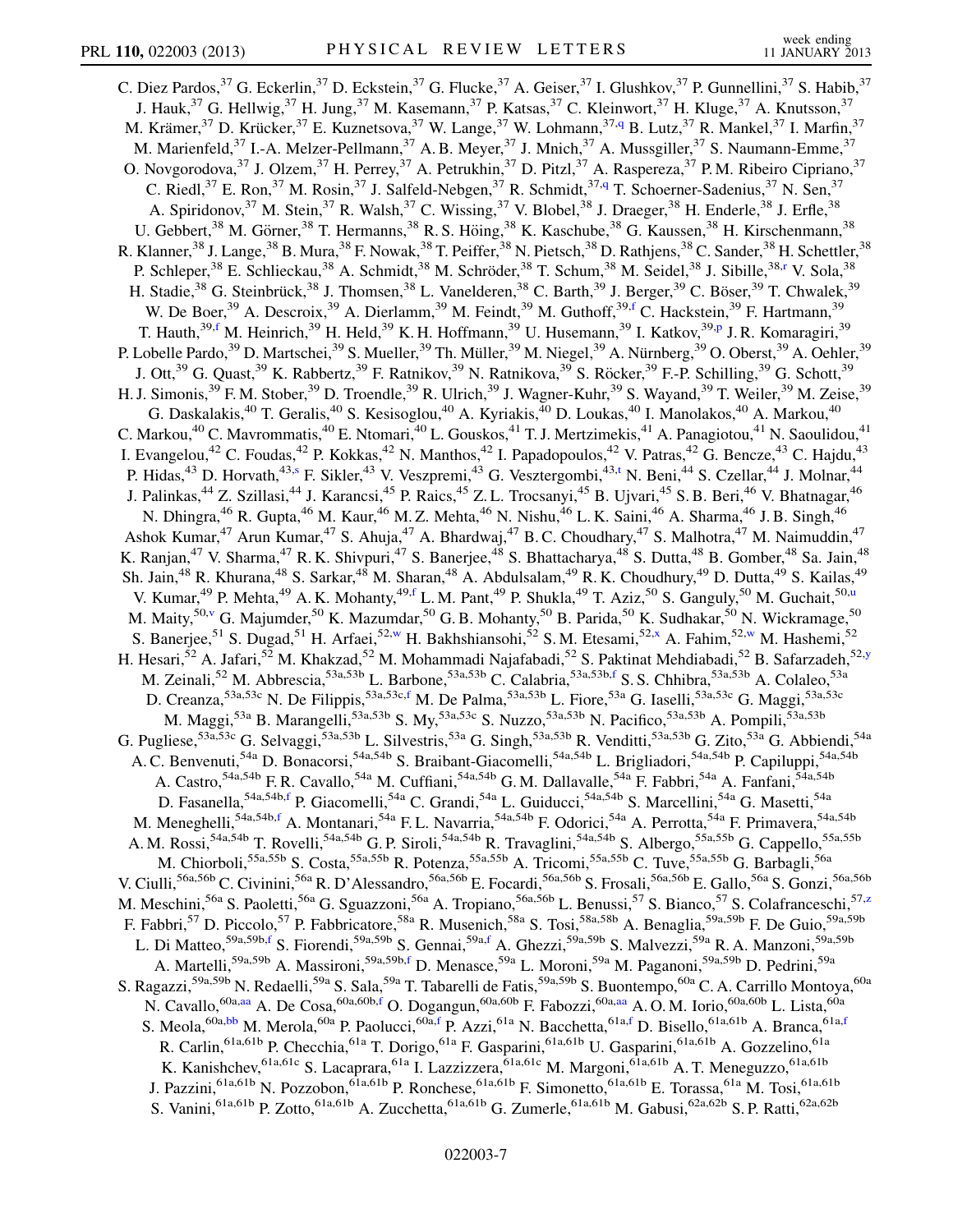<span id="page-7-2"></span><span id="page-7-1"></span><span id="page-7-0"></span>C. Riccardi, <sup>62a, 62b</sup> P. Torre, <sup>62a, 62b</sup> P. Vitulo, <sup>62a, 62b</sup> M. Biasini, <sup>63a, 63b</sup> G. M. Bilei, <sup>63a</sup> L. Fanò, <sup>63a, 63b</sup> P. Lariccia, <sup>63a, 63b</sup> G. M[a](#page-14-1)ntovani, <sup>63a,63b</sup> M. Menichelli, <sup>63a</sup> A. Nappi, <sup>63a,63b,a</sup> F. Romeo, <sup>63a,63b</sup> A. Saha, <sup>63a</sup> A. Santocchia, <sup>63a,63b</sup> A. Spiezia,<sup>63a,63b</sup> S. Taroni,<sup>63a,63b</sup> P. Azzurri,<sup>64a,64c</sup> G. Bagliesi,<sup>64a</sup> T. Boccali,<sup>64a</sup> G. Broccolo,<sup>64a,64c</sup> R. Castaldi,<sup>64a</sup> R. T. D'Agnolo,<sup>64a,64c[,f](#page-14-5)</sup> R. Dell'Orso,<sup>64a</sup> F. Fiori,<sup>64a,64b,[f](#page-14-5)</sup> L. Foà,<sup>64a,64c</sup> A. Giassi,<sup>64a</sup> A. Kraan,<sup>64a</sup> F. Ligabue,<sup>64a,64c</sup> T. Lomtadze,<sup>64a</sup> L. Martini,<sup>64a[,cc](#page-14-28)</sup> A. Messineo,<sup>64a,64b</sup> F. Palla,<sup>64a</sup> A. Rizzi,<sup>64a,64b</sup> A. T. Serban,<sup>64a,[dd](#page-14-29)</sup> P. Spagnolo,<sup>64a</sup> P. Squillacioti,<sup>64a[,f](#page-14-5)</sup> R. Tenchini,<sup>64a</sup> G. Tonelli,<sup>64a,64b</sup> A. Venturi,<sup>64a</sup> P. G. Verdini,<sup>64a</sup> L. Barone,<sup>65a,65b</sup> F. Cavallari,<sup>65a</sup> D. Del Re,<sup>65a,65b</sup> M. Diemoz,<sup>65a</sup> C. Fanelli,<sup>65a</sup> M. Grassi,<sup>65a,65b,[f](#page-14-5)</sup> E. Longo,<sup>65a,65b</sup> P. Meridiani,<sup>65a[,f](#page-14-5)</sup> F. Micheli,<sup>65a,65b</sup> S. Nourbakhsh,<sup>65a,65b</sup> G. Organtini,<sup>65a,65b</sup> R. Paramatti,<sup>65a</sup> S. Rahatlou,<sup>65a,65b</sup> M. Sigamani,<sup>65a</sup> L. Soffi,<sup>65a,65b</sup> N. Amapane,<sup>66a,66b</sup> R. Arcidiacono,<sup>66a,66c</sup> S. Argiro,<sup>66a,66b</sup> M. Arneodo,<sup>66a,66c</sup> C. Biino,<sup>66a</sup> N. Cartiglia,<sup>66a</sup> M. Costa,<sup>66a,66b</sup> N. Demaria,<sup>66a</sup> C. Mariotti,<sup>66a[,f](#page-14-5)</sup> S. Maselli,<sup>66a</sup> E. Migliore,<sup>66a,66b</sup> V. Monaco,<sup>66a,66b</sup> M. Musich,<sup>66a,f</sup> M. M. Obertino,<sup>66a,66c</sup> N. Pastrone,<sup>66a</sup> M. Pelliccioni,<sup>66a</sup> A. Potenza,<sup>66a,66b</sup> A. Romero,<sup>66a,66b</sup> M. Ruspa,<sup>66a,66c</sup> R. Sacchi,<sup>66a,66b</sup> A. Solano,<sup>66a,66b</sup> A. Staiano,<sup>66a</sup> A. Vilela Pereira,<sup>66a</sup> S. Belforte,<sup>67a</sup> V. Candelise,<sup>67a,67b</sup> M. Casarsa,<sup>67a</sup> F. Cossutti,<sup>67a</sup> G. Della Ricca,<sup>67a,67b</sup> B. Gobbo,<sup>67a</sup> M. Marone,<sup>67a,67b[,f](#page-14-5)</sup> D. Montanino,<sup>67a,67b,f</sup> A. Penzo,<sup>67a</sup> A. Schizzi,<sup>67a,67b</sup> S. G. Heo,<sup>68</sup> T. Y. Kim,<sup>68</sup> S. K. Nam,<sup>68</sup> S. Chang,<sup>69</sup> D. H. Kim,<sup>69</sup> G. N. Kim,<sup>69</sup> D. J. Kong, $^{69}$  H. Park, $^{69}$  S. R. Ro, $^{69}$  D. C. Son, $^{69}$  T. Son, $^{69}$  J. Y. Kim, $^{70}$  Zero J. Kim, $^{70}$  S. Song, $^{70}$  S. Choi, $^{71}$  D. Gyun, $^{71}$ B. Hong,<sup>71</sup> M. Jo,<sup>71</sup> H. Kim,<sup>71</sup> T. J. Kim,<sup>71</sup> K. S. Lee,<sup>71</sup> D. H. Moon,<sup>71</sup> S. K. Park,<sup>71</sup> M. Choi,<sup>72</sup> J. H. Kim,<sup>72</sup> C. Park,<sup>72</sup> I. C. Park,<sup>72</sup> S. Park,<sup>72</sup> G. Ryu,<sup>72</sup> Y. Cho,<sup>73</sup> Y. Choi,<sup>73</sup> Y. K. Choi,<sup>73</sup> J. Goh,<sup>73</sup> M. S. Kim,<sup>73</sup> E. Kwon,<sup>73</sup> B. Lee,<sup>73</sup> J. Lee,<sup>73</sup> S. Lee,<sup>73</sup> H. Seo,<sup>73</sup> I. Yu,<sup>73</sup> M. J. Bilinskas,<sup>74</sup> I. Grigelionis,<sup>74</sup> M. Janulis,<sup>74</sup> A. Juodagalvis,<sup>74</sup> H. Castilla-Valdez,<sup>75</sup> E. De La Cruz-Burelo,<sup>75</sup> I. Heredia-de La Cruz,<sup>75</sup> R. Lopez-Fernandez,<sup>75</sup> R. Magaña Villalba,<sup>75</sup> J. Martínez-Ortega,<sup>75</sup> A. Sánchez-Hernández,<sup>75</sup> L. M. Villasenor-Cendejas,<sup>75</sup> S. Carrillo Moreno,<sup>76</sup> F. Vazquez Valencia,<sup>76</sup> H. A. Salazar Ibarguen,<sup>77</sup> E. Casimiro Linares,<sup>78</sup> A. Morelos Pineda,<sup>78</sup> M. A. Reyes-Santos,<sup>78</sup> D. Krofcheck,<sup>79</sup> A. J. Bell,<sup>80</sup> P. H. Butler,<sup>80</sup> R. Doesburg,<sup>80</sup> S. Reucroft,<sup>80</sup> H. Silverwood,<sup>80</sup> M. Ahmad,<sup>81</sup> M. H. Ansari, <sup>81</sup> M. I. Asghar, <sup>81</sup> J. Butt, <sup>81</sup> H. R. Hoorani, <sup>81</sup> S. Khalid, <sup>81</sup> W. A. Khan, <sup>81</sup> T. Khurshid, <sup>81</sup> S. Qazi, <sup>81</sup> M. A. Shah, <sup>81</sup> M. Shoaib, <sup>81</sup> H. Bialkowska, <sup>82</sup> B. Boimska, <sup>82</sup> T. Frueboes, <sup>82</sup> R. Gokieli, <sup>82</sup> M. Górski, <sup>82</sup> M. Kazana, <sup>82</sup> K. Nawrocki, <sup>82</sup> K. Romanowska-Rybinska, <sup>82</sup> M. Szleper, <sup>82</sup> G. Wrochna, <sup>82</sup> P. Zalewski, <sup>82</sup> G. Brona, <sup>83</sup> K. Bunkowski, <sup>83</sup> M. Cwiok, <sup>83</sup> W. Dominik, <sup>83</sup> K. Doroba, <sup>83</sup> A. Kalinowski, <sup>83</sup> M. Konecki, <sup>83</sup> J. Krolikowski, <sup>83</sup> N. Almeida, <sup>84</sup> P. Bargassa, <sup>84</sup> A. David, <sup>84</sup> P. Faccioli, <sup>84</sup> P. G. Ferreira Parracho, <sup>84</sup> M. Gallinaro, <sup>84</sup> J. Seixas, <sup>84</sup> J. Varela, <sup>84</sup> P. Vischia, <sup>84</sup> I. Belotelov, <sup>85</sup> P. Bunin, <sup>85</sup> M. Gavrilenko, <sup>85</sup> I. Golutvin, <sup>85</sup> I. Gorbunov, <sup>85</sup> A. Kamenev, <sup>85</sup> V. Karjavin, <sup>85</sup> G. Kozlov, <sup>85</sup> A. Lanev, <sup>85</sup> A. Malakhov, <sup>85</sup> P. Moisenz, <sup>85</sup> V. Palichik, <sup>85</sup> V. Perelygin, <sup>85</sup> S. Shmatov, <sup>85</sup> V. Smirnov, <sup>85</sup> A. Volodko, <sup>85</sup> A. Zarubin, <sup>85</sup> S. Evstyukhin, <sup>86</sup> V. Golovtsov, <sup>86</sup> Y. Ivanov, <sup>86</sup> V. Kim, <sup>86</sup> P. Levchenko, <sup>86</sup> V. Murzin,<sup>86</sup> V. Oreshkin,<sup>86</sup> I. Smirnov,<sup>86</sup> V. Sulimov,<sup>86</sup> L. Uvarov,<sup>86</sup> S. Vavilov,<sup>86</sup> A. Vorobyev,<sup>86</sup> An. Vorobyev,<sup>86</sup> Yu. Andreev, <sup>87</sup> A. Dermenev, <sup>87</sup> S. Gninenko, <sup>87</sup> N. Golubev, <sup>87</sup> M. Kirsanov, <sup>87</sup> N. Krasnikov, <sup>87</sup> V. Matveev, <sup>87</sup> A. Pashenkov,  $87$  D. Tlisov,  $87$  A. Toropin,  $87$  V. Epshteyn,  $88$  M. Erofeeva,  $88$  V. Gavrilov,  $88$  M. Kossov,  $88$ N. Lychkovskaya,<sup>88</sup> V. Popov,<sup>88</sup> G. Safronov,<sup>88</sup> S. Semenov,<sup>88</sup> V. Stolin,<sup>88</sup> E. Vlasov,<sup>88</sup> A. Zhokin,<sup>88</sup> A. Belyaev,<sup>89</sup> E. Boos,<sup>89</sup> V. Bunichev,<sup>89</sup> M. Dubinin,<sup>89[,e](#page-14-4)</sup> L. Dudko,<sup>89</sup> A. Gribushin,<sup>89</sup> V. Klyukhin,<sup>89</sup> O. Kodolova,<sup>89</sup> I. Lokhtin,<sup>89</sup> A. Markina, <sup>89</sup> S. Obraztsov, <sup>89</sup> M. Perfilov, <sup>89</sup> S. Petrushanko, <sup>89</sup> A. Popov, <sup>89</sup> L. Sarycheva, <sup>89[,a](#page-14-1)</sup> V. Savrin, <sup>89</sup> A. Snigirev, <sup>89</sup> V. Andreev, <sup>90</sup> M. Azarkin, <sup>90</sup> I. Dremin, <sup>90</sup> M. Kirakosyan, <sup>90</sup> A. Leonidov, <sup>90</sup> G. Mesyats, <sup>90</sup> S. V. Rusakov, <sup>90</sup> A. Vinogradov, <sup>90</sup> I. Azhgirey, <sup>91</sup> I. Bayshev, <sup>91</sup> S. Bitioukov, <sup>91</sup> V. Grishin, <sup>91, [f](#page-14-5)</sup> V. Kachanov, <sup>91</sup> D. Konstantinov,<sup>91</sup> V. Krychkine,<sup>91</sup> V. Petrov,<sup>91</sup> R. Ryutin,<sup>91</sup> A. Sobol,<sup>91</sup> L. Tourtchanovitch,<sup>91</sup> S. Troshin,<sup>91</sup> N. Tyurin, <sup>91</sup> A. Uzunian, <sup>91</sup> A. Volkov, <sup>91</sup> P. Adzic, <sup>92[,ee](#page-14-30)</sup> M. Djordjevic, <sup>92</sup> M. Ekmedzic, <sup>92</sup> D. Krpic, <sup>92,[ee](#page-14-30)</sup> J. Milosevic, <sup>92</sup> M. Aguilar-Benitez,<sup>93</sup> J. Alcaraz Maestre,<sup>93</sup> P. Arce,<sup>93</sup> C. Battilana,<sup>93</sup> E. Calvo,<sup>93</sup> M. Cerrada,<sup>93</sup> M. Chamizo Llatas, <sup>93</sup> N. Colino, <sup>93</sup> B. De La Cruz, <sup>93</sup> A. Delgado Peris, <sup>93</sup> D. Domínguez Vázquez, <sup>93</sup> C. Fernandez Bedoya, <sup>93</sup> J. P. Fernández Ramos, <sup>93</sup> A. Ferrando, <sup>93</sup> J. Flix, <sup>93</sup> M. C. Fouz, <sup>93</sup> P. Garcia-Abia, <sup>93</sup> O. Gonzalez Lopez, <sup>93</sup> S. Goy Lopez, <sup>93</sup> J. M. Hernandez, <sup>93</sup> M. I. Josa, <sup>93</sup> G. Merino, <sup>93</sup> J. Puerta Pelayo, <sup>93</sup> A. Quintario Olmeda, <sup>93</sup> I. Redondo, <sup>93</sup> L. Romero, <sup>93</sup> J. Santaolalla, <sup>93</sup> M. S. Soares, <sup>93</sup> C. Willmott, <sup>93</sup> C. Albajar, <sup>94</sup> G. Codispoti,  $^{94}$  J. F. de Trocóniz,  $^{94}$  H. Brun,  $^{95}$  J. Cuevas,  $^{95}$  J. Fernandez Menendez,  $^{95}$  S. Folgueras,  $^{95}$ I. Gonzalez Caballero,<sup>95</sup> L. Lloret Iglesias,<sup>95</sup> J. Piedra Gomez,<sup>95</sup> J. A. Brochero Cifuentes,<sup>96</sup> I. J. Cabrillo,<sup>96</sup> A. Calderon, <sup>96</sup> S. H. Chuang, <sup>96</sup> J. Duarte Campderros, <sup>96</sup> M. Felcini, <sup>96[,ff](#page-14-31)</sup> M. Fernandez, <sup>96</sup> G. Gomez, <sup>96</sup> J. Gonzalez Sanchez, <sup>96</sup> A. Graziano, <sup>96</sup> C. Jorda, <sup>96</sup> A. Lopez Virto, <sup>96</sup> J. Marco, <sup>96</sup> R. Marco, <sup>96</sup> C. Martinez Rivero, <sup>96</sup> F. Matorras, <sup>96</sup> F. J. Munoz Sanchez, <sup>96</sup> T. Rodrigo, <sup>96</sup> A. Y. Rodríguez-Marrero, <sup>96</sup> A. Ruiz-Jimeno, <sup>96</sup> L. Scodellaro, <sup>96</sup> I. Vila, <sup>96</sup> R. Vilar Cortabitarte, <sup>96</sup> D. Abbaneo, <sup>97</sup> E. Auffray, <sup>97</sup> G. Auzinger, <sup>97</sup> M. Bachtis, <sup>97</sup> P. Baillon, <sup>97</sup> A. H. Ball, <sup>97</sup>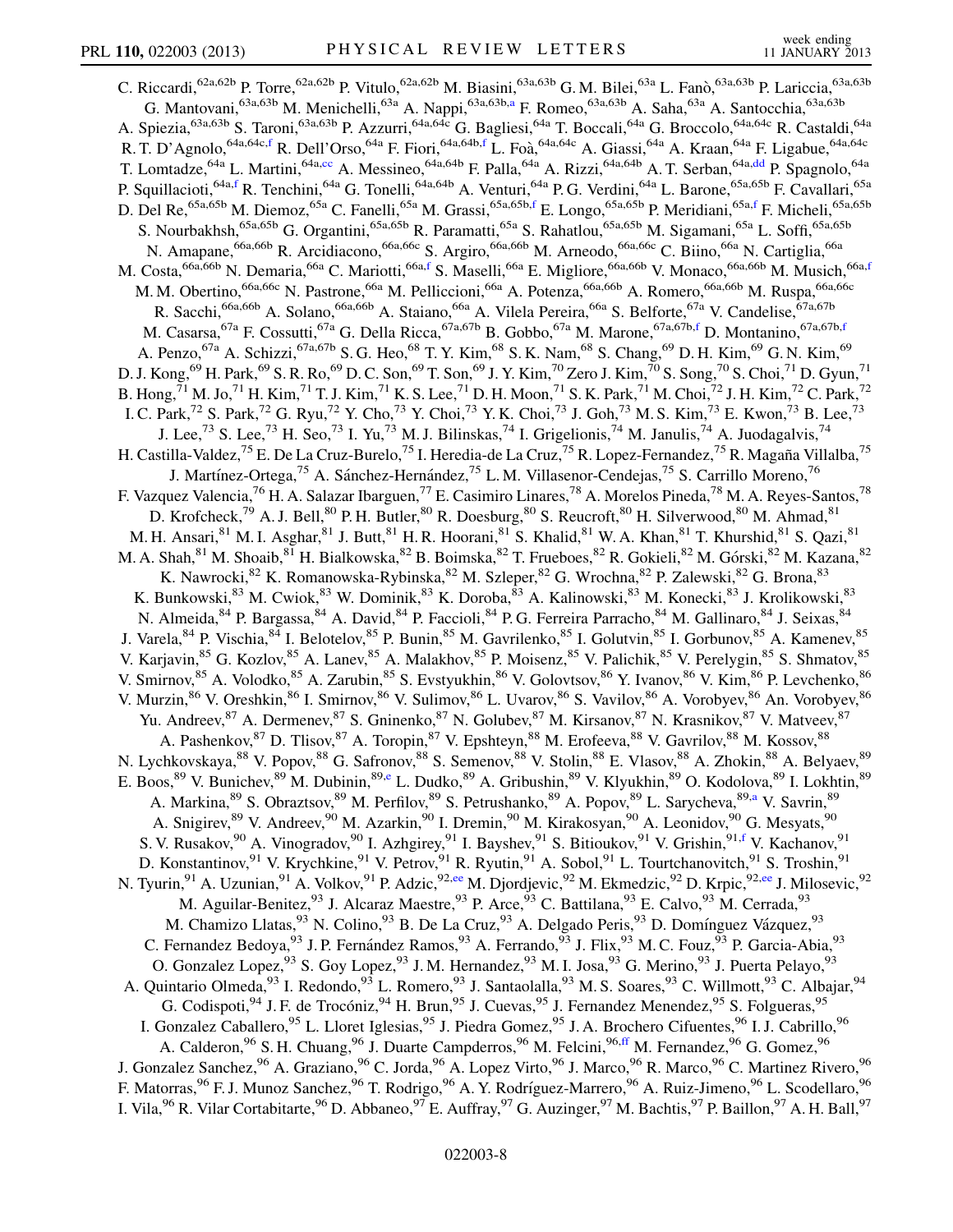<span id="page-8-12"></span><span id="page-8-11"></span><span id="page-8-10"></span><span id="page-8-9"></span><span id="page-8-8"></span><span id="page-8-7"></span><span id="page-8-6"></span><span id="page-8-5"></span><span id="page-8-4"></span><span id="page-8-3"></span><span id="page-8-2"></span><span id="page-8-1"></span><span id="page-8-0"></span>D. Barney, <sup>97</sup> J. F. Benitez, <sup>97</sup> C. Bernet,  $97, g$  G. Bianchi,  $97$  P. Bloch,  $97$  A. Bocci,  $97$  A. Bonato,  $97$  C. Botta,  $97$ H. Breuker, <sup>97</sup> T. Camporesi, <sup>97</sup> G. Cerminara, <sup>97</sup> T. Christiansen, <sup>97</sup> J. A. Coarasa Perez, <sup>97</sup> D. D'Enterria, <sup>97</sup> A. Dabrowski, <sup>97</sup> A. De Roeck, <sup>97</sup> S. Di Guida, <sup>97</sup> M. Dobson, <sup>97</sup> N. Dupont-Sagorin, <sup>97</sup> A. Elliott-Peisert, <sup>97</sup> B. Frisch, <sup>97</sup> W. Funk,  $97$  G. Georgiou,  $97$  M. Giffels,  $97$  D. Gigi,  $97$  K. Gill,  $97$  D. Giordano,  $97$  M. Girone,  $97$  M. Giunta,  $97$  F. Glege,  $97$ R. Gomez-Reino Garrido, <sup>97</sup> P. Govoni, <sup>97</sup> S. Gowdy, <sup>97</sup> R. Guida, <sup>97</sup> M. Hansen, <sup>97</sup> P. Harris, <sup>97</sup> C. Hartl, <sup>97</sup> J. Harvey, <sup>97</sup> B. Hegner, <sup>97</sup> A. Hinzmann, <sup>97</sup> V. Innocente, <sup>97</sup> P. Janot, <sup>97</sup> K. Kaadze, <sup>97</sup> E. Karavakis, <sup>97</sup> K. Kousouris, <sup>97</sup> P. Lecoq, <sup>97</sup> Y.-J. Lee, <sup>97</sup> P. Lenzi, <sup>97</sup> C. Lourenço, <sup>97</sup> N. Magini, <sup>97</sup> T. Mäki, <sup>97</sup> M. Malberti, <sup>97</sup> L. Malgeri, <sup>97</sup> M. Mannelli, <sup>97</sup> L. Masetti,<sup>97</sup> F. Meijers,<sup>97</sup> S. Mersi,<sup>97</sup> E. Meschi,<sup>97</sup> R. Moser,<sup>97</sup> M. U. Mozer,<sup>97</sup> M. Mulders,<sup>97</sup> P. Musella,<sup>97</sup> E. Nesvold, <sup>97</sup> T. Orimoto, <sup>97</sup> L. Orsini, <sup>97</sup> E. Palencia Cortezon, <sup>97</sup> E. Perez, <sup>97</sup> L. Perrozzi, <sup>97</sup> A. Petrilli, <sup>97</sup> A. Pfeiffer, <sup>97</sup> M. Pierini,  $97$  M. Pimiä,  $97$  D. Piparo,  $97$  G. Polese,  $97$  L. Quertenmont,  $97$  A. Racz,  $97$  W. Reece,  $97$ J. Rodrigues Antunes,<sup>97</sup> G. Rolandi,<sup>97[,gg](#page-14-32)</sup> C. Rovelli,<sup>97[,hh](#page-14-33)</sup> M. Rovere,<sup>97</sup> H. Sakulin,<sup>97</sup> F. Santanastasio,<sup>97</sup> C. Schäfer,<sup>97</sup> C. Schwick,<sup>97</sup> I. Segoni,<sup>97</sup> S. Sekmen,<sup>97</sup> A. Sharma,<sup>97</sup> P. Siegrist,<sup>97</sup> P. Silva,<sup>97</sup> M. Simon,<sup>97</sup> P. Sphicas,<sup>97,[ii](#page-14-34)</sup> D. Spiga,<sup>97</sup> A. Tsirou,<sup>97</sup> G. I. Veres, <sup>97[,t](#page-14-19)</sup> J. R. Vlimant, <sup>97</sup> H. K. Wöhri, <sup>97</sup> S. D. Worm, <sup>97,[jj](#page-14-35)</sup> W. D. Zeuner, <sup>97</sup> W. Bertl, <sup>98</sup> K. Deiters, <sup>98</sup> W. Erdmann,<sup>98</sup> K. Gabathuler,<sup>98</sup> R. Horisberger,<sup>98</sup> Q. Ingram,<sup>98</sup> H. C. Kaestli,<sup>98</sup> S. König,<sup>98</sup> D. Kotlinski,<sup>98</sup> U. Langenegger,<sup>98</sup> F. Meier,<sup>98</sup> D. Renker,<sup>98</sup> T. Rohe,<sup>98</sup> L. Bäni,<sup>99</sup> P. Bortignon,<sup>99</sup> M. A. Buchmann,<sup>99</sup> B. Casal,<sup>99</sup> N. Chanon, <sup>99</sup> A. Deisher, <sup>99</sup> G. Dissertori, <sup>99</sup> M. Dittmar, <sup>99</sup> M. Donegà, <sup>99</sup> M. Dünser, <sup>99</sup> J. Eugster, <sup>99</sup> K. Freudenreich,<sup>99</sup> C. Grab,<sup>99</sup> D. Hits,<sup>99</sup> P. Lecomte,<sup>99</sup> W. Lustermann,<sup>99</sup> A. C. Marini,<sup>99</sup> P. Martinez Ruiz del Arbol,<sup>99</sup> N. Mohr,<sup>99</sup> F. Moortgat,<sup>99</sup> C. Nägeli,<sup>99[,kk](#page-14-36)</sup> P. Nef,<sup>99</sup> F. Nessi-Tedaldi,<sup>99</sup> F. Pandolfi,<sup>99</sup> L. Pape,<sup>99</sup> F. Pauss,<sup>99</sup> M. Peruzzi,<sup>99</sup> F. J. Ronga,<sup>99</sup> M. Rossini,<sup>99</sup> L. Sala,<sup>99</sup> A. K. Sanchez,<sup>99</sup> A. Starodumov,<sup>99,11</sup> B. Stieger,<sup>99</sup> M. Takahashi,<sup>99</sup> L. Tauscher,<sup>99[,a](#page-14-1)</sup> A. Thea,<sup>99</sup> K. Theofilatos,<sup>99</sup> D. Treille,<sup>99</sup> C. Urscheler,<sup>99</sup> R. Wallny,<sup>99</sup> H. A. Weber,<sup>99</sup> L. Wehrli,<sup>99</sup> C. Amsler,<sup>100[,mm](#page-14-38)</sup> V. Chiochia,<sup>100</sup> S. De Visscher,<sup>100</sup> C. Favaro,<sup>100</sup> M. Ivova Rikova,<sup>100</sup> B. Millan Mejias,<sup>100</sup> P. Otiougova,<sup>100</sup> P. Robmann,<sup>100</sup> H. Snoek,<sup>100</sup> S. Tupputi,<sup>100</sup> M. Verzetti,<sup>100</sup> Y. H. Chang,<sup>101</sup> K. H. Chen,<sup>101</sup> C. M. Kuo,<sup>101</sup> S. W. Li,<sup>101</sup> W. Lin,<sup>101</sup> Z. K. Liu,<sup>101</sup> Y. J. Lu,<sup>101</sup> D. Mekterovic,<sup>101</sup> A. P. Singh,<sup>101</sup> R. Volpe, <sup>101</sup> S. S. Yu, <sup>101</sup> P. Bartalini, <sup>102</sup> P. Chang, <sup>102</sup> Y. H. Chang, <sup>102</sup> Y. W. Chang, <sup>102</sup> Y. Chao, <sup>102</sup> K. F. Chen, <sup>102</sup> C. Dietz,<sup>102</sup> U. Grundler,<sup>102</sup> W.-S. Hou,<sup>102</sup> Y. Hsiung,<sup>102</sup> K. Y. Kao,<sup>102</sup> Y. J. Lei,<sup>102</sup> R.-S. Lu,<sup>102</sup> D. Majumder,<sup>102</sup> E. Petrakou,  $^{102}$  X. Shi,  $^{102}$  J. G. Shiu,  $^{102}$  Y. M. Tzeng,  $^{102}$  X. Wan,  $^{102}$  M. Wang,  $^{102}$  B. Asavapibhop,  $^{103}$ N. Srimanobhas,<sup>103</sup> A. Adiguzel,<sup>104</sup> M. N. Bakirci,<sup>104[,nn](#page-14-39)</sup> S. Cerci,<sup>104[,oo](#page-14-40)</sup> C. Dozen,<sup>104</sup> I. Dumanoglu,<sup>104</sup> E. Eskut,<sup>104</sup> S. Girgis,<sup>104</sup> G. Gokbulut,<sup>104</sup> E. Gurpinar,<sup>104</sup> I. Hos,<sup>104</sup> E. E. Kangal,<sup>104</sup> T. Karaman,<sup>104</sup> G. Karapinar,<sup>104,[pp](#page-14-41)</sup> A. Kayis Topaksu,<sup>104</sup> G. Onengut,<sup>104</sup> K. Ozdemir,<sup>104</sup> S. Ozturk,<sup>104,[qq](#page-14-42)</sup> A. Polatoz,<sup>104</sup> K. Sogut,<sup>104[,rr](#page-14-43)</sup> D. Sunar Cerci,<sup>104,[oo](#page-14-40)</sup> B. Tali,<sup>104,oo</sup> H. Topakli,<sup>104[,nn](#page-14-39)</sup> L. N. Vergili,<sup>104</sup> M. Vergili,<sup>104</sup> I. V. Akin,<sup>105</sup> T. Aliev,<sup>105</sup> B. Bilin,<sup>105</sup> S. Bilmis,<sup>105</sup> M. Deniz,<sup>105</sup> H. Gamsizkan,<sup>105</sup> A. M. Guler,<sup>105</sup> K. Ocalan,<sup>105</sup> A. Ozpineci,<sup>105</sup> M. Serin,<sup>105</sup> R. Sever,  $^{105}$  U. E. Surat,  $^{105}$  M. Yalvac,  $^{105}$  E. Yildirim,  $^{105}$  M. Zeyrek,  $^{105}$  E. Gülmez,  $^{106}$  B. Isildak,  $^{106,ss}$  $^{106,ss}$  $^{106,ss}$  M. Kaya,  $^{106,tt}$  $^{106,tt}$  $^{106,tt}$ O. Kaya,  $^{106,\text{tt}}$  $^{106,\text{tt}}$  $^{106,\text{tt}}$  S. Ozkorucuklu,  $^{106,\text{uu}}$  N. Sonmez,  $^{106,\text{vv}}$  $^{106,\text{vv}}$  $^{106,\text{vv}}$  K. Cankocak,  $^{107}$  L. Levchuk,  $^{108}$  J. J. Brooke,  $^{109}$  E. Clement,  $^{109}$ D. Cussans,<sup>109</sup> H. Flacher,<sup>109</sup> R. Frazier,<sup>109</sup> J. Goldstein,<sup>109</sup> M. Grimes,<sup>109</sup> G. P. Heath,<sup>109</sup> H. F. Heath,<sup>109</sup> L. Kreczko, <sup>109</sup> S. Metson, <sup>109</sup> D. M. Newbold, <sup>109[,jj](#page-14-35)</sup> K. Nirunpong, <sup>109</sup> A. Poll, <sup>109</sup> S. Senkin, <sup>109</sup> V. J. Smith, <sup>109</sup> T. Williams,  $^{109}$  L. Basso,  $^{110,ww}$  $^{110,ww}$  $^{110,ww}$  K. W. Bell,  $^{110}$  A. Belyaev,  $^{110,ww}$  C. Brew,  $^{110}$  R. M. Brown,  $^{110}$  D. J. A. Cockerill,  $^{110}$ J. A. Coughlan,<sup>110</sup> K. Harder,<sup>110</sup> S. Harper,<sup>110</sup> J. Jackson,<sup>110</sup> B. W. Kennedy,<sup>110</sup> E. Olaiya,<sup>110</sup> D. Petyt,<sup>110</sup> B. C. Radburn-Smith,<sup>110</sup> C. H. Shepherd-Themistocleous,<sup>110</sup> I. R. Tomalin,<sup>110</sup> W. J. Womersley,<sup>110</sup> R. Bainbridge,<sup>111</sup> G. Ball,<sup>111</sup> R. Beuselinck,<sup>111</sup> O. Buchmuller,<sup>111</sup> D. Colling,<sup>111</sup> N. Cripps,<sup>111</sup> M. Cutajar,<sup>111</sup> P. Dauncey,<sup>111</sup> G. Davies,<sup>111</sup> M. Della Negra,<sup>111</sup> W. Ferguson,<sup>111</sup> J. Fulcher,<sup>111</sup> D. Futyan,<sup>111</sup> A. Gilbert,<sup>111</sup> A. Guneratne Bryer,<sup>111</sup> G. Hall,<sup>111</sup> Z. Hatherell,<sup>111</sup> J. Hays,<sup>111</sup> G. Iles,<sup>111</sup> M. Jarvis,<sup>111</sup> G. Karapostoli,<sup>111</sup> L. Lyons,<sup>111</sup> A.-M. Magnan,<sup>111</sup> J. Marrouche, <sup>111</sup> B. Mathias, <sup>111</sup> R. Nandi, <sup>111</sup> J. Nash, <sup>111</sup> A. Nikitenko, <sup>111, 11</sup> A. Papageorgiou, <sup>111</sup> J. Pela, <sup>111</sup> M. Pesaresi,<sup>111</sup> K. Petridis,<sup>111</sup> M. Pioppi,<sup>111,[xx](#page-14-49)</sup> D. M. Raymond,<sup>111</sup> S. Rogerson,<sup>111</sup> A. Rose,<sup>111</sup> M. J. Ryan,<sup>111</sup> C. Seez,<sup>111</sup> P. Sharp,<sup>111[,a](#page-14-1)</sup> A. Sparrow,<sup>111</sup> M. Stoye,<sup>111</sup> A. Tapper,<sup>111</sup> M. Vazquez Acosta,<sup>111</sup> T. Virdee,<sup>111</sup> S. Wakefield,<sup>111</sup> N. Wardle,<sup>111</sup> T. Whyntie,<sup>111</sup> M. Chadwick,<sup>112</sup> J. E. Cole,<sup>112</sup> P. R. Hobson,<sup>112</sup> A. Khan,<sup>112</sup> P. Kyberd,<sup>112</sup> D. Leggat,<sup>112</sup> D. Leslie,<sup>112</sup> W. Martin,<sup>112</sup> I. D. Reid,<sup>112</sup> P. Symonds,<sup>112</sup> L. Teodorescu,<sup>112</sup> M. Turner,<sup>112</sup> K. Hatakeyama, <sup>113</sup> H. Liu, <sup>113</sup> T. Scarborough, <sup>113</sup> O. Charaf, <sup>114</sup> C. Henderson, <sup>114</sup> P. Rumerio, <sup>114</sup> A. Avetisyan, <sup>115</sup> T. Bose,<sup>115</sup> C. Fantasia,<sup>115</sup> A. Heister,<sup>115</sup> J. St. John,<sup>115</sup> P. Lawson,<sup>115</sup> D. Lazic,<sup>115</sup> J. Rohlf,<sup>115</sup> D. Sperka,<sup>115</sup> L. Sulak,<sup>115</sup> J. Alimena,<sup>116</sup> S. Bhattacharya,<sup>116</sup> D. Cutts,<sup>116</sup> Z. Demiragli,<sup>116</sup> A. Ferapontov,<sup>116</sup> A. Garabedian,<sup>116</sup> U. Heintz,<sup>116</sup> S. Jabeen,<sup>116</sup> G. Kukartsev,<sup>116</sup> E. Laird,<sup>116</sup> G. Landsberg,<sup>116</sup> M. Luk,<sup>116</sup> M. Narain,<sup>116</sup> D. Nguyen,<sup>116</sup> M. Segala,  $^{116}$  T. Sinthuprasith,  $^{116}$  T. Speer,  $^{116}$  K. V. Tsang,  $^{116}$  R. Breedon,  $^{117}$  G. Breto,  $^{117}$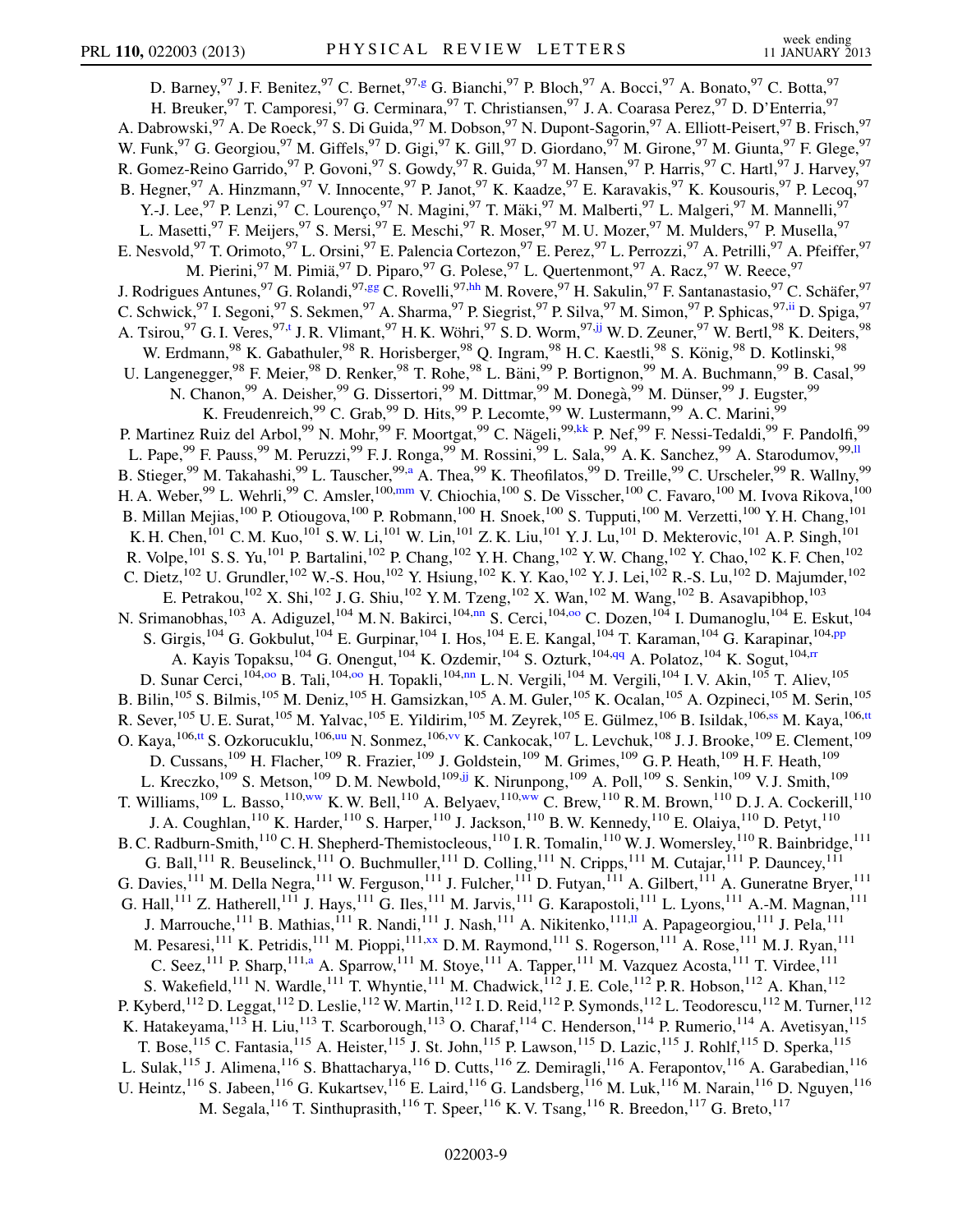<span id="page-9-6"></span><span id="page-9-5"></span><span id="page-9-4"></span><span id="page-9-3"></span><span id="page-9-2"></span><span id="page-9-1"></span><span id="page-9-0"></span>M. Calderon De La Barca Sanchez, 117 S. Chauhan, 117 M. Chertok, 117 J. Conway, 117 R. Conway, 117 P. T. Cox, 117 J. Dolen,<sup>117</sup> R. Erbacher,<sup>117</sup> M. Gardner,<sup>117</sup> R. Houtz,<sup>117</sup> W. Ko,<sup>117</sup> A. Kopecky,<sup>117</sup> R. Lander,<sup>117</sup> O. Mall,<sup>117</sup> T. Miceli,<sup>117</sup> D. Pellett,<sup>117</sup> F. Ricci-tam,<sup>117</sup> B. Rutherford,<sup>117</sup> M. Searle,<sup>117</sup> J. Smith,<sup>117</sup> M. Squires,<sup>117</sup> M. Tripathi,<sup>117</sup> R. Vasquez Sierra, <sup>117</sup> R. Yohay, <sup>117</sup> V. Andreev, <sup>118</sup> D. Cline, <sup>118</sup> R. Cousins, <sup>118</sup> J. Duris, <sup>118</sup> S. Erhan, <sup>118</sup> P. Everaerts, <sup>118</sup> C. Farrell,<sup>118</sup> J. Hauser,<sup>118</sup> M. Ignatenko,<sup>118</sup> C. Jarvis,<sup>118</sup> C. Plager,<sup>118</sup> G. Rakness,<sup>118</sup> P. Schlein,<sup>118[,a](#page-14-1)</sup> P. Traczyk,<sup>118</sup> V. Valuev, <sup>118</sup> M. Weber, <sup>118</sup> J. Babb, <sup>119</sup> R. Clare, <sup>119</sup> M. E. Dinardo, <sup>119</sup> J. Ellison, <sup>119</sup> J. W. Gary, <sup>119</sup> F. Giordano, <sup>119</sup> G. Hanson,  $^{119}$  G. Y. Jeng,  $^{119,yy}$  $^{119,yy}$  $^{119,yy}$  H. Liu,  $^{119}$  O. R. Long,  $^{119}$  A. Luthra,  $^{119}$  H. Nguyen,  $^{119}$  S. Paramesvaran,  $^{119}$ J. Sturdy,<sup>119</sup> S. Sumowidagdo,<sup>119</sup> R. Wilken,<sup>119</sup> S. Wimpenny,<sup>119</sup> W. Andrews,<sup>120</sup> J. G. Branson,<sup>120</sup> G. B. Cerati,<sup>120</sup> S. Cittolin,<sup>120</sup> D. Evans,<sup>120</sup> F. Golf,<sup>120</sup> A. Holzner,<sup>120</sup> R. Kelley,<sup>120</sup> M. Lebourgeois,<sup>120</sup> J. Letts,<sup>120</sup> I. Macneill,<sup>120</sup> B. Mangano,<sup>120</sup> S. Padhi,<sup>120</sup> C. Palmer,<sup>120</sup> G. Petrucciani,<sup>120</sup> M. Pieri,<sup>120</sup> M. Sani,<sup>120</sup> V. Sharma,<sup>120</sup> S. Simon,<sup>120</sup> E. Sudano,<sup>120</sup> M. Tadel,<sup>120</sup> Y. Tu,<sup>120</sup> A. Vartak,<sup>120</sup> S. Wasserbaech,<sup>120[,zz](#page-14-51)</sup> F. Würthwein,<sup>120</sup> A. Yagil,<sup>120</sup> J. Yoo,<sup>120</sup> D. Barge,<sup>121</sup> R. Bellan,<sup>121</sup> C. Campagnari,<sup>121</sup> M. D'Alfonso,<sup>121</sup> T. Danielson,<sup>121</sup> K. Flowers,<sup>121</sup> P. Geffert,<sup>121</sup> J. Incandela,<sup>121</sup> C. Justus,<sup>121</sup> P. Kalavase,<sup>121</sup> S. A. Koay,<sup>121</sup> D. Kovalskyi,<sup>121</sup> V. Krutelyov,<sup>121</sup> S. Lowette,<sup>121</sup> N. Mccoll,<sup>121</sup> V. Pavlunin,<sup>121</sup> F. Rebassoo,<sup>121</sup> J. Ribnik,<sup>121</sup> J. Richman,<sup>121</sup> R. Rossin,<sup>121</sup> D. Stuart,<sup>121</sup> W. To,<sup>121</sup> C. West,<sup>121</sup> A. Apresyan,<sup>122</sup> A. Bornheim,<sup>122</sup> Y. Chen,<sup>122</sup> E. Di Marco,<sup>122</sup> J. Duarte,<sup>122</sup> M. Gataullin,<sup>122</sup> Y. Ma,<sup>122</sup> A. Mott,<sup>122</sup> H. B. Newman,<sup>122</sup> C. Rogan,<sup>122</sup> M. Spiropulu,<sup>122</sup> V. Timciuc,<sup>122</sup> J. Veverka,<sup>122</sup> R. Wilkinson,<sup>122</sup> S. Xie,<sup>122</sup> Y. Yang,<sup>122</sup> R. Y. Zhu,<sup>122</sup> B. Akgun,<sup>123</sup> V. Azzolini,<sup>123</sup> A. Calamba,<sup>123</sup> R. Carroll,<sup>123</sup> T. Ferguson,<sup>123</sup> Y. Iiyama,<sup>123</sup> D. W. Jang,<sup>123</sup> Y. F. Liu,<sup>123</sup> M. Paulini,<sup>123</sup> H. Vogel,<sup>123</sup> I. Vorobiev,<sup>123</sup> J. P. Cumalat,<sup>124</sup> B. R. Drell,<sup>124</sup> W. T. Ford,<sup>124</sup> A. Gaz,<sup>124</sup> E. Luiggi Lopez,<sup>124</sup> J. G. Smith,<sup>124</sup> K. Stenson,<sup>124</sup> K. A. Ulmer,<sup>124</sup> S. R. Wagner,<sup>124</sup> J. Alexander,<sup>125</sup> A. Chatterjee,<sup>125</sup> N. Eggert,<sup>125</sup> L. K. Gibbons,<sup>125</sup> B. Heltsley,<sup>125</sup> A. Khukhunaishvili,<sup>125</sup> B. Kreis,<sup>125</sup> N. Mirman,<sup>125</sup> G. Nicolas Kaufman,<sup>125</sup> J. R. Patterson,<sup>125</sup> A. Ryd,<sup>125</sup> E. Salvati,<sup>125</sup> W. Sun,<sup>125</sup> W. D. Teo,<sup>125</sup> J. Thom,<sup>125</sup> J. Thompson,<sup>125</sup> J. Tucker,<sup>125</sup> J. Vaughan,<sup>125</sup> Y. Weng,<sup>125</sup> L. Winstrom,<sup>125</sup> P. Wittich,<sup>125</sup> D. Winn,<sup>126</sup> S. Abdullin,<sup>127</sup> M. Albrow,<sup>127</sup> J. Anderson,<sup>127</sup> L. A. T. Bauerdick,<sup>127</sup> A. Beretvas,<sup>127</sup> J. Berryhill,<sup>127</sup> P. C. Bhat,<sup>127</sup> I. Bloch,<sup>127</sup> K. Burkett,<sup>127</sup> J. N. Butler,<sup>127</sup> V. Chetluru,<sup>127</sup> H. W. K. Cheung,<sup>127</sup> F. Chlebana,<sup>127</sup> V. D. Elvira,<sup>127</sup> I. Fisk,<sup>127</sup> J. Freeman,<sup>127</sup> Y. Gao,<sup>127</sup> D. Green,<sup>127</sup> O. Gutsche,<sup>127</sup> J. Hanlon,<sup>127</sup> R. M. Harris,<sup>127</sup> J. Hirschauer,<sup>127</sup> B. Hooberman,<sup>127</sup> S. Jindariani,<sup>127</sup> M. Johnson,<sup>127</sup> U. Joshi,<sup>127</sup> B. Kilminster,<sup>127</sup> B. Klima,<sup>127</sup> S. Kunori,<sup>127</sup> S. Kwan,<sup>127</sup> C. Leonidopoulos,<sup>127</sup> J. Linacre,<sup>127</sup> D. Lincoln,<sup>127</sup> R. Lipton,<sup>127</sup> J. Lykken,<sup>127</sup> K. Maeshima,<sup>127</sup> J. M. Marraffino, <sup>127</sup> S. Maruyama, <sup>127</sup> D. Mason, <sup>127</sup> P. McBride, <sup>127</sup> K. Mishra, <sup>127</sup> S. Mrenna, <sup>127</sup> Y. Musienko, <sup>127, [aaa](#page-14-52)</sub></sup> C. Newman-Holmes,<sup>127</sup> V. O'Dell,<sup>127</sup> O. Prokofyev,<sup>127</sup> E. Sexton-Kennedy,<sup>127</sup> S. Sharma,<sup>127</sup> W. J. Spalding,<sup>127</sup> L. Spiegel,<sup>127</sup> L. Taylor,<sup>127</sup> S. Tkaczyk,<sup>127</sup> N. V. Tran,<sup>127</sup> L. Uplegger,<sup>127</sup> E. W. Vaandering,<sup>127</sup> R. Vidal,<sup>127</sup> J. Whitmore,<sup>127</sup> W. Wu,<sup>127</sup> F. Yang,<sup>127</sup> F. Yumiceva,<sup>127</sup> J.C. Yun,<sup>127</sup> D. Acosta,<sup>128</sup> P. Avery,<sup>128</sup> D. Bourilkov,<sup>128</sup> M. Chen,<sup>128</sup> T. Cheng,<sup>128</sup> S. Das,<sup>128</sup> M. De Gruttola,<sup>128</sup> G. P. Di Giovanni,<sup>128</sup> D. Dobur,<sup>128</sup> A. Drozdetskiy,<sup>128</sup> R. D. Field,<sup>128</sup> M. Fisher,<sup>128</sup> Y. Fu,<sup>128</sup> I. K. Furic,<sup>128</sup> J. Gartner,<sup>128</sup> J. Hugon,<sup>128</sup> B. Kim,<sup>128</sup> J. Konigsberg,<sup>128</sup> A. Korytov,<sup>128</sup> A. Kropivnitskaya,<sup>128</sup> T. Kypreos,<sup>128</sup> J. F. Low,<sup>128</sup> K. Matchev,<sup>128</sup> P. Milenovic,<sup>128[,bbb](#page-14-53)</sup> G. Mitselmakher,<sup>128</sup> L. Muniz,<sup>128</sup> M. Park,<sup>128</sup> R. Remington,<sup>128</sup> A. Rinkevicius,<sup>128</sup> P. Sellers,<sup>128</sup> N. Skhirtladze,<sup>128</sup> M. Snowball,<sup>128</sup> J. Yelton,<sup>128</sup> M. Zakaria,<sup>128</sup> V. Gaultney,<sup>129</sup> S. Hewamanage,<sup>129</sup> L. M. Lebolo,<sup>129</sup> S. Linn,<sup>129</sup> P. Markowitz,<sup>129</sup> G. Martinez,<sup>129</sup> J. L. Rodriguez,<sup>129</sup> T. Adams,<sup>130</sup> A. Askew,<sup>130</sup> J. Bochenek,<sup>130</sup> J. Chen,<sup>130</sup> B. Diamond,<sup>130</sup> S. V. Gleyzer,<sup>130</sup> J. Haas,<sup>130</sup> S. Hagopian,<sup>130</sup> V. Hagopian,<sup>130</sup> M. Jenkins,<sup>130</sup> K. F. Johnson,<sup>130</sup> H. Prosper,<sup>130</sup> V. Veeraraghavan,<sup>130</sup> M. Weinberg,<sup>130</sup> M. M. Baarmand,<sup>131</sup> B. Dorney,<sup>131</sup> M. Hohlmann,<sup>131</sup> H. Kalakhety,<sup>131</sup> I. Vodopiyanov,<sup>131</sup> M. R. Adams,<sup>132</sup> I. M. Anghel,<sup>132</sup> L. Apanasevich,<sup>132</sup> Y. Bai,<sup>132</sup> V. E. Bazterra, <sup>132</sup> R. R. Betts, <sup>132</sup> I. Bucinskaite, <sup>132</sup> J. Callner, <sup>132</sup> R. Cavanaugh, <sup>132</sup> O. Evdokimov, <sup>132</sup> L. Gauthier, <sup>132</sup> C. E. Gerber,<sup>132</sup> D. J. Hofman,<sup>132</sup> S. Khalatyan,<sup>132</sup> F. Lacroix,<sup>132</sup> M. Malek,<sup>132</sup> C. O'Brien,<sup>132</sup> C. Silkworth,<sup>132</sup> D. Strom, <sup>132</sup> P. Turner, <sup>132</sup> N. Varelas, <sup>132</sup> U. Akgun, <sup>133</sup> E. A. Albayrak, <sup>133</sup> B. Bilki, <sup>133, ccc</sup> W. Clarida, <sup>133</sup> F. Duru, <sup>133</sup> J.-P. Merlo,<sup>133</sup> H. Mermerkaya,<sup>133,[ddd](#page-15-0)</sup> A. Mestvirishvili,<sup>133</sup> A. Moeller,<sup>133</sup> J. Nachtman,<sup>133</sup> C. R. Newsom,<sup>133</sup> E. Norbeck,<sup>133</sup> Y. Onel,<sup>133</sup> F. Ozok,<sup>133[,eee](#page-15-1)</sup> S. Sen,<sup>133</sup> P. Tan,<sup>133</sup> E. Tiras,<sup>133</sup> J. Wetzel,<sup>133</sup> T. Yetkin,<sup>133</sup> K. Yi,<sup>133</sup> B. A. Barnett,<sup>134</sup> B. Blumenfeld,<sup>134</sup> S. Bolognesi,<sup>134</sup> D. Fehling,<sup>134</sup> G. Giurgiu,<sup>134</sup> A. V. Gritsan,<sup>134</sup> Z. J. Guo,<sup>134</sup> G. Hu,<sup>134</sup> P. Maksimovic,<sup>134</sup> S. Rappoccio,<sup>134</sup> M. Swartz,<sup>134</sup> A. Whitbeck,<sup>134</sup> P. Baringer,<sup>135</sup> A. Bean,<sup>135</sup> G. Benelli,<sup>135</sup> R. P. Kenny Iii,<sup>135</sup> M. Murray,<sup>135</sup> D. Noonan,<sup>135</sup> S. Sanders,<sup>135</sup> R. Stringer,<sup>135</sup> G. Tinti,<sup>135</sup> J. S. Wood, <sup>135</sup> V. Zhukova, <sup>135</sup> A. F. Barfuss, <sup>136</sup> T. Bolton, <sup>136</sup> I. Chakaberia, <sup>136</sup> A. Ivanov, <sup>136</sup> S. Khalil, <sup>136</sup> M. Makouski,<sup>136</sup> Y. Maravin,<sup>136</sup> S. Shrestha,<sup>136</sup> I. Svintradze,<sup>136</sup> J. Gronberg,<sup>137</sup> D. Lange,<sup>137</sup> D. Wright,<sup>137</sup> A. Baden,<sup>138</sup> M. Boutemeur,<sup>138</sup> B. Calvert,<sup>138</sup> S. C. Eno,<sup>138</sup> J. A. Gomez,<sup>138</sup> N. J. Hadley,<sup>138</sup> R. G. Kellogg,<sup>138</sup>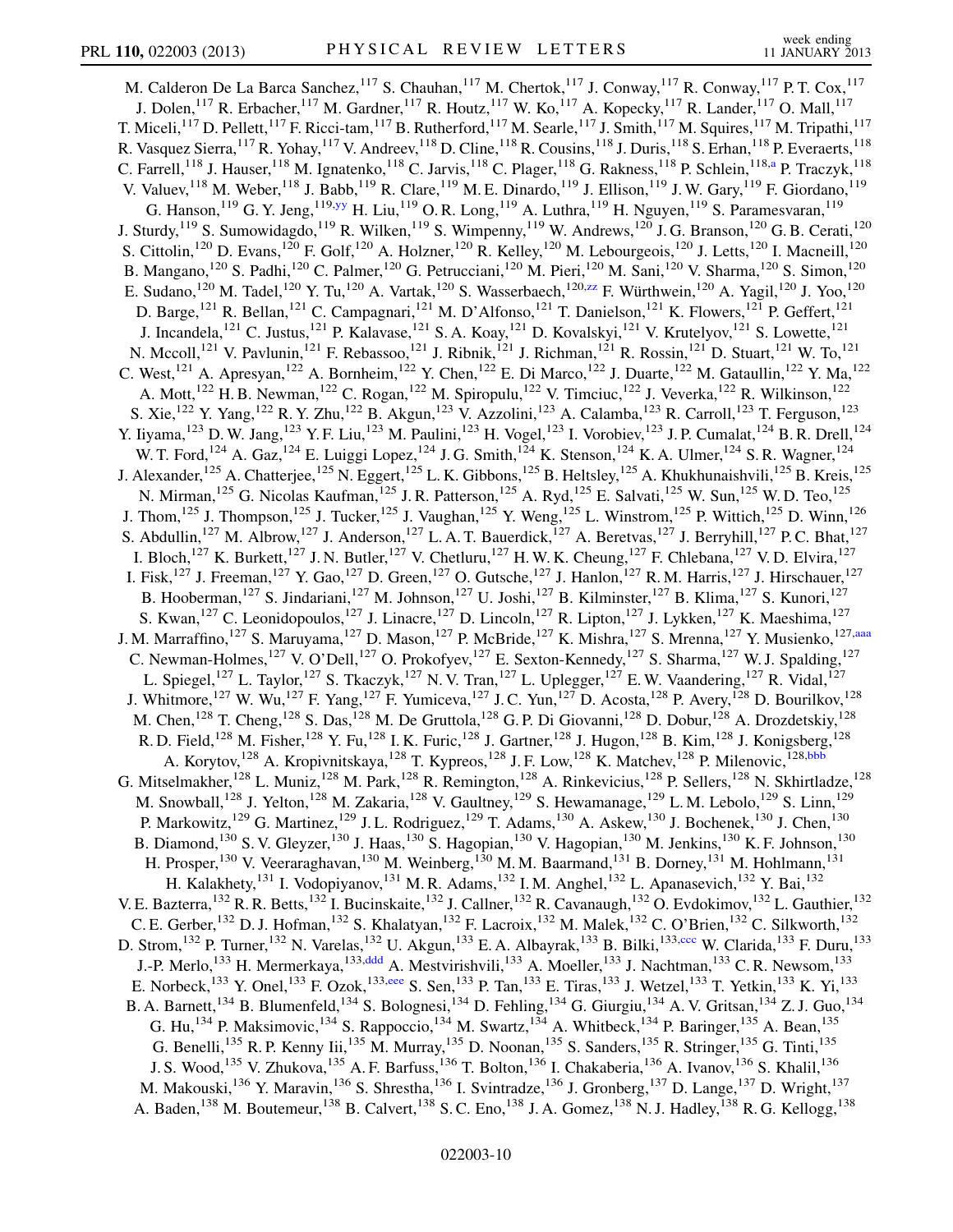<span id="page-10-0"></span>M. Kirn,<sup>138</sup> T. Kolberg,<sup>138</sup> Y. Lu,<sup>138</sup> M. Marionneau,<sup>138</sup> A. C. Mignerey,<sup>138</sup> K. Pedro,<sup>138</sup> A. Skuja,<sup>138</sup> J. Temple,<sup>138</sup> M. B. Tonjes,<sup>138</sup> S. C. Tonwar,<sup>138</sup> E. Twedt,<sup>138</sup> A. Apyan,<sup>139</sup> G. Bauer,<sup>139</sup> J. Bendavid,<sup>139</sup> W. Busza,<sup>139</sup> E. Butz,<sup>139</sup> I. A. Cali, <sup>139</sup> M. Chan, <sup>139</sup> V. Dutta, <sup>139</sup> G. Gomez Ceballos, <sup>139</sup> M. Goncharov, <sup>139</sup> K. A. Hahn, <sup>139</sup> Y. Kim, <sup>139</sup> M. Klute, <sup>139</sup> K. Krajczar, <sup>139,[fff](#page-15-2)</sup> P. D. Luckey, <sup>139</sup> T. Ma, <sup>139</sup> S. Nahn, <sup>139</sup> C. Paus, <sup>139</sup> D. Ralph, <sup>139</sup> C. Roland, <sup>139</sup> G. Roland,<sup>139</sup> M. Rudolph,<sup>139</sup> G. S. F. Stephans,<sup>139</sup> F. Stöckli,<sup>139</sup> K. Sumorok,<sup>139</sup> K. Sung,<sup>139</sup> D. Velicanu,<sup>139</sup> E. A. Wenger,<sup>139</sup> R. Wolf,<sup>139</sup> B. Wyslouch,<sup>139</sup> M. Yang,<sup>139</sup> Y. Yilmaz,<sup>139</sup> A. S. Yoon,<sup>139</sup> M. Zanetti,<sup>139</sup> S. I. Cooper,<sup>140</sup> B. Dahmes,<sup>140</sup> A. De Benedetti,<sup>140</sup> G. Franzoni,<sup>140</sup> A. Gude,<sup>140</sup> S. C. Kao,<sup>140</sup> K. Klapoetke,<sup>140</sup> Y. Kubota,<sup>140</sup> J. Mans,<sup>140</sup> N. Pastika,<sup>140</sup> R. Rusack,<sup>140</sup> M. Sasseville,<sup>140</sup> A. Singovsky,<sup>140</sup> N. Tambe,<sup>140</sup> J. Turkewitz,<sup>140</sup> L. M. Cremaldi,<sup>141</sup> R. Kroeger,<sup>141</sup> L. Perera,<sup>141</sup> R. Rahmat,<sup>141</sup> D. A. Sanders,<sup>141</sup> E. Avdeeva,<sup>142</sup> K. Bloom,<sup>142</sup> S. Bose,<sup>142</sup> D. R. Claes,<sup>142</sup> A. Dominguez,<sup>142</sup> M. Eads,<sup>142</sup> J. Keller,<sup>142</sup> I. Kravchenko,<sup>142</sup> J. Lazo-Flores,<sup>142</sup> H. Malbouisson,<sup>142</sup> S. Malik,<sup>142</sup> G. R. Snow,<sup>142</sup> A. Godshalk,<sup>143</sup> I. Iashvili,<sup>143</sup> S. Jain,<sup>143</sup> A. Kharchilava,<sup>143</sup> A. Kumar,<sup>143</sup> G. Alverson,<sup>144</sup> E. Barberis,<sup>144</sup> D. Baumgartel,<sup>144</sup> M. Chasco,<sup>144</sup> J. Haley,<sup>144</sup> D. Nash,<sup>144</sup> D. Trocino,<sup>144</sup> D. Wood,<sup>144</sup> J. Zhang,<sup>144</sup> A. Anastassov,<sup>145</sup> A. Kubik,<sup>145</sup> L. Lusito,<sup>145</sup> N. Mucia,<sup>145</sup> N. Odell,<sup>145</sup> R. A. Ofierzynski,<sup>145</sup> B. Pollack,<sup>145</sup> A. Pozdnyakov,<sup>145</sup> M. Schmitt,<sup>145</sup> S. Stoynev,<sup>145</sup> M. Velasco,<sup>145</sup> S. Won,<sup>145</sup> L. Antonelli,<sup>146</sup> D. Berry,<sup>146</sup> A. Brinkerhoff,<sup>146</sup> K. M. Chan,<sup>146</sup> M. Hildreth,<sup>146</sup> C. Jessop,<sup>146</sup> D. J. Karmgard,<sup>146</sup> J. Kolb,<sup>146</sup> K. Lannon,<sup>146</sup> W. Luo,<sup>146</sup> S. Lynch,<sup>146</sup> N. Marinelli,<sup>146</sup> D. M. Morse,<sup>146</sup> T. Pearson,<sup>146</sup> M. Planer,<sup>146</sup> R. Ruchti,<sup>146</sup> J. Slaunwhite,<sup>146</sup> N. Valls,<sup>146</sup> M. Wayne,<sup>146</sup> M. Wolf,<sup>146</sup> B. Bylsma,<sup>147</sup> L. S. Durkin,<sup>147</sup> C. Hill,<sup>147</sup> R. Hughes,<sup>147</sup> K. Kotov,<sup>147</sup> T. Y. Ling,<sup>147</sup> D. Puigh,<sup>147</sup> M. Rodenburg,<sup>147</sup> C. Vuosalo,<sup>147</sup> G. Williams,<sup>147</sup> B. L. Winer,<sup>147</sup> N. Adam,<sup>148</sup> E. Berry,<sup>148</sup> P. Elmer,<sup>148</sup> D. Gerbaudo,<sup>148</sup> V. Halyo,<sup>148</sup> P. Hebda,<sup>148</sup> J. Hegeman,<sup>148</sup> A. Hunt,<sup>148</sup> P. Jindal,<sup>148</sup> D. Lopes Pegna,<sup>148</sup> P. Lujan,<sup>148</sup> D. Marlow,<sup>148</sup> T. Medvedeva,<sup>148</sup> M. Mooney,<sup>148</sup> J. Olsen,<sup>148</sup> P. Piroué, <sup>148</sup> X. Quan, <sup>148</sup> A. Raval, <sup>148</sup> B. Safdi, <sup>148</sup> H. Saka, <sup>148</sup> D. Stickland, <sup>148</sup> C. Tully, <sup>148</sup> J. S. Werner, <sup>148</sup> A. Zuranski,<sup>148</sup> E. Brownson,<sup>149</sup> A. Lopez,<sup>149</sup> H. Mendez,<sup>149</sup> J. E. Ramirez Vargas,<sup>149</sup> E. Alagoz,<sup>150</sup> V. E. Barnes,<sup>150</sup> D. Benedetti,<sup>150</sup> G. Bolla,<sup>150</sup> D. Bortoletto,<sup>150</sup> M. De Mattia,<sup>150</sup> A. Everett,<sup>150</sup> Z. Hu,<sup>150</sup> M. Jones,<sup>150</sup> O. Koybasi,<sup>150</sup> M. Kress,<sup>150</sup> A. T. Laasanen,<sup>150</sup> N. Leonardo,<sup>150</sup> V. Maroussov,<sup>150</sup> P. Merkel,<sup>150</sup> D. H. Miller,<sup>150</sup> N. Neumeister,<sup>150</sup> I. Shipsey,<sup>150</sup> D. Silvers,<sup>150</sup> A. Svyatkovskiy,<sup>150</sup> M. Vidal Marono,<sup>150</sup> H.D. Yoo,<sup>150</sup> J. Zablocki,<sup>150</sup> Y. Zheng,<sup>150</sup> S. Guragain,<sup>151</sup> N. Parashar,<sup>151</sup> A. Adair,<sup>152</sup> C. Boulahouache,<sup>152</sup> K. M. Ecklund,<sup>152</sup> F. J. M. Geurts,<sup>152</sup> W. Li,<sup>152</sup> B. P. Padley, <sup>152</sup> R. Redjimi, <sup>152</sup> J. Roberts, <sup>152</sup> J. Zabel, <sup>152</sup> B. Betchart, <sup>153</sup> A. Bodek, <sup>153</sup> Y. S. Chung, <sup>153</sup> R. Covarelli, <sup>153</sup> P. de Barbaro,<sup>153</sup> R. Demina,<sup>153</sup> Y. Eshaq,<sup>153</sup> T. Ferbel,<sup>153</sup> A. Garcia-Bellido,<sup>153</sup> P. Goldenzweig,<sup>153</sup> J. Han,<sup>153</sup> A. Harel,<sup>153</sup> D. C. Miner,<sup>153</sup> D. Vishnevskiy,<sup>153</sup> M. Zielinski,<sup>153</sup> A. Bhatti,<sup>154</sup> R. Ciesielski,<sup>154</sup> L. Demortier,<sup>154</sup> K. Goulianos, <sup>154</sup> G. Lungu, <sup>154</sup> S. Malik, <sup>154</sup> C. Mesropian, <sup>154</sup> S. Arora, <sup>155</sup> A. Barker, <sup>155</sup> J. P. Chou, <sup>155</sup> C. Contreras-Campana,<sup>155</sup> E. Contreras-Campana,<sup>155</sup> D. Duggan,<sup>155</sup> D. Ferencek,<sup>155</sup> Y. Gershtein,<sup>155</sup> R. Gray,<sup>155</sup> E. Halkiadakis,<sup>155</sup> D. Hidas,<sup>155</sup> A. Lath,<sup>155</sup> S. Panwalkar,<sup>155</sup> M. Park,<sup>155</sup> R. Patel,<sup>155</sup> V. Rekovic,<sup>155</sup> J. Robles,<sup>155</sup> K. Rose,<sup>155</sup> S. Salur,<sup>155</sup> S. Schnetzer,<sup>155</sup> C. Seitz,<sup>155</sup> S. Somalwar,<sup>155</sup> R. Stone,<sup>155</sup> S. Thomas,<sup>155</sup> M. Walker,<sup>155</sup> G. Cerizza,<sup>156</sup> M. Hollingsworth,<sup>156</sup> S. Spanier,<sup>156</sup> Z. C. Yang,<sup>156</sup> A. York,<sup>156</sup> R. Eusebi,<sup>157</sup> W. Flanagan,<sup>157</sup> J. Gilmore,<sup>157</sup> T. Kamon,<sup>157,[ggg](#page-15-3)</sup> V. Khotilovich,<sup>157</sup> R. Montalvo,<sup>157</sup> I. Osipenkov,<sup>157</sup> Y. Pakhotin,<sup>157</sup> A. Perloff,<sup>157</sup> J. Roe,<sup>157</sup> A. Safonov,<sup>157</sup> T. Sakuma,<sup>157</sup> S. Sengupta,<sup>157</sup> I. Suarez,<sup>157</sup> A. Tatarinov,<sup>157</sup> D. Toback,<sup>157</sup> N. Akchurin,<sup>158</sup> J. Damgov,<sup>158</sup> C. Dragoiu,<sup>158</sup> P. R. Dudero,<sup>158</sup> C. Jeong,<sup>158</sup> K. Kovitanggoon,<sup>158</sup> S. W. Lee,<sup>158</sup> T. Libeiro,<sup>158</sup> Y. Roh,<sup>158</sup> I. Volobouev,<sup>158</sup> E. Appelt,<sup>159</sup> A. G. Delannoy,<sup>159</sup> C. Florez,<sup>159</sup> S. Greene,<sup>159</sup> A. Gurrola,<sup>159</sup> W. Johns,<sup>159</sup> P. Kurt,<sup>159</sup> C. Maguire,<sup>159</sup> A. Melo,<sup>159</sup> M. Sharma,<sup>159</sup> P. Sheldon,<sup>159</sup> B. Snook,<sup>159</sup> S. Tuo,<sup>159</sup> J. Velkovska,<sup>159</sup> M. W. Arenton,<sup>160</sup> M. Balazs,<sup>160</sup> S. Boutle,<sup>160</sup> B. Cox,<sup>160</sup> B. Francis,<sup>160</sup> J. Goodell,<sup>160</sup> R. Hirosky,<sup>160</sup> A. Ledovskoy, <sup>160</sup> C. Lin, <sup>160</sup> C. Neu, <sup>160</sup> J. Wood, <sup>160</sup> S. Gollapinni, <sup>161</sup> R. Harr, <sup>161</sup> P. E. Karchin, <sup>161</sup> C. Kottachchi Kankanamge Don,<sup>161</sup> P. Lamichhane,<sup>161</sup> A. Sakharov,<sup>161</sup> M. Anderson,<sup>162</sup> D. Belknap,<sup>162</sup> L. Borrello,<sup>162</sup> D. Carlsmith,<sup>162</sup> M. Cepeda,<sup>162</sup> S. Dasu,<sup>162</sup> E. Friis,<sup>162</sup> L. Gray,<sup>162</sup> K. S. Grogg,<sup>162</sup> M. Grothe,<sup>162</sup> R. Hall-Wilton,<sup>162</sup> M. Herndon,<sup>162</sup> A. Hervé,<sup>162</sup> P. Klabbers,<sup>162</sup> J. Klukas,<sup>162</sup> A. Lanaro,<sup>162</sup> C. Lazaridis,<sup>162</sup> J. Leonard, <sup>162</sup> R. Loveless, <sup>162</sup> A. Mohapatra, <sup>162</sup> I. Ojalvo, <sup>162</sup> F. Palmonari, <sup>162</sup> G. A. Pierro, <sup>162</sup> I. Ross, <sup>162</sup> A. Savin, <sup>162</sup> W. H. Smith,  $^{162}$  and J. Swanson<sup>162</sup>

(CMS Collaboration)

<span id="page-10-1"></span><sup>1</sup> Yerevan Physics Institute, Yerevan, Armenia<br><sup>2</sup>Institut für Hockenergianhysik der OcAW Wien.  $2$ Institut für Hochenergiephysik der OeAW, Wien, Austria  $3$ National Centre for Particle and High Energy Physics, Minsk, Belarus

## 022003-11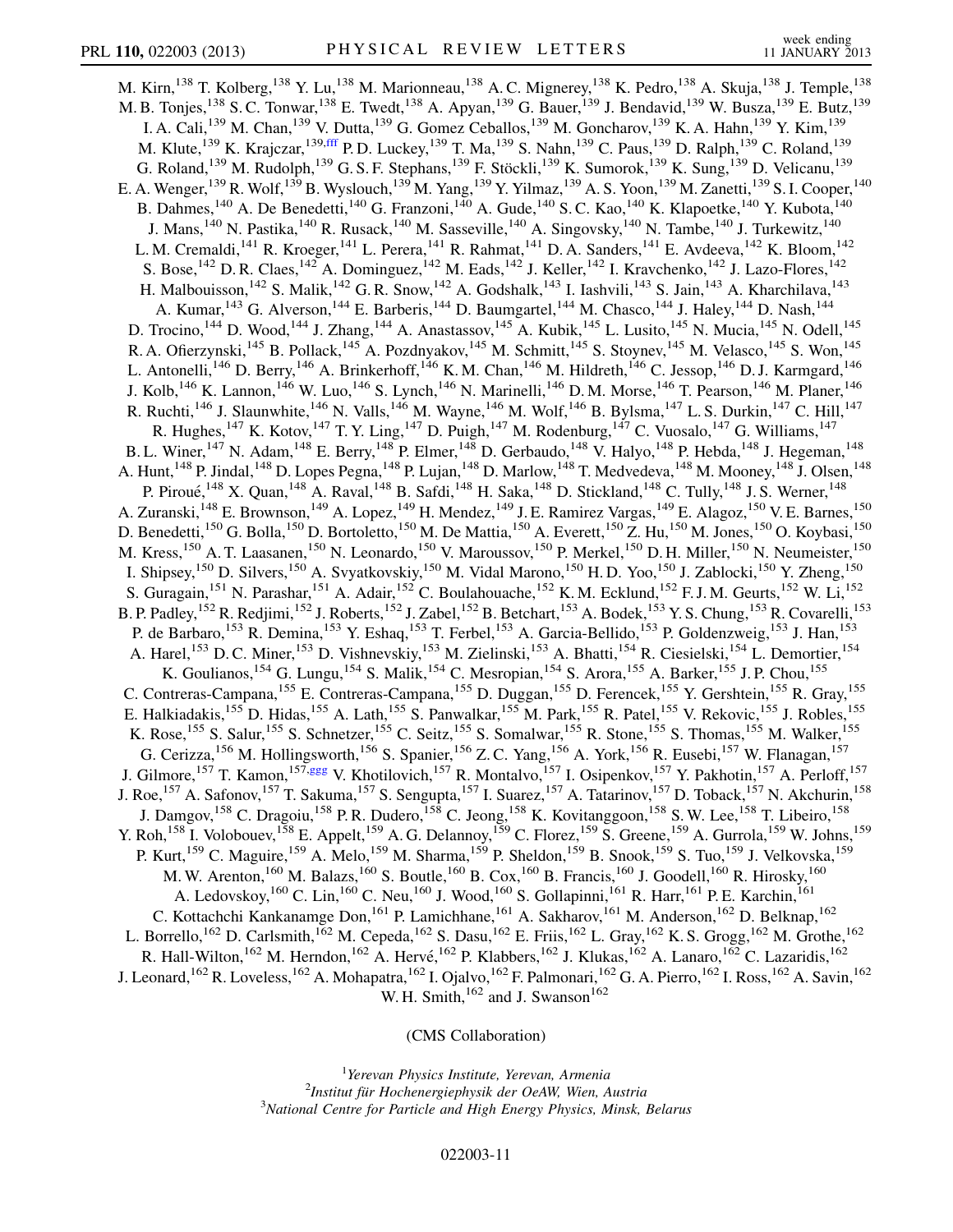<sup>4</sup>Universiteit Antwerpen, Antwerpen, Belgium <sup>5</sup>Vrije Universiteit Brussel, Brussel, Belgium<br><sup>6</sup>Université Libre de Pruxelles, Pruxelles, Belgi <sup>6</sup>Université Libre de Bruxelles, Bruxelles, Belgium  ${}^{7}G$ hent University, Ghent, Belgium <sup>7</sup>Ghent University, Ghent, Belgium<br><sup>8</sup>Université Catholique de Louvain, Louvain-la-Neuve, Belgium <sup>9</sup>Université de Mons, Mons, Belgium <sup>10</sup>Centro Brasileiro de Pesquisas Fisicas, Rio de Janeiro, Brazil<br><sup>11</sup>Universidade do Estado do Rio de Janeiro, Rio de Janeiro, Brazil<br><sup>12</sup>Instituto de Fisica Teorica, Universidade Estadual Paulista, Sao Paulo, Brazil<br><sup>1</sup> <sup>19</sup>University of Split, Split, Croatia<br><sup>20</sup>Institute Rudjer Boskovic, Zagreb, Croatia <sup>21</sup>University of Cyprus, Nicosia, Cyprus<br><sup>22</sup>Charles University, Prague, Czech Republic<br><sup>23</sup>Academy of Scientific Research and Technology of the Arab Republic of Egypt, Egyptian Network of High Energy Physics, Cairo, Egypt<br><sup>24</sup>National Institute of Chemical Physics and Biophysics, Tallinn, Estonia<br><sup>25</sup>Department of Physics, University of Helsinki, Helsinki, Finland <sup>26</sup>Helsinki Institute of Physics, Helsinki, Finland<sup>27</sup>Lappeenranta University of Technology, Lappeenranta, Finland<sup>28</sup>DSM/IRFU, CEA/Saclay, Gif-sur-Yvette, France<sup>29</sup>Laboratoire Leprince-Ringuet, Ecole Polytechnique, IN Université de Haute Alsace Mulhouse, CNRS/IN2P3, Strasbourg, France  $31$ Centre de Calcul de l'Institut National de Physique Nucleaire et de Physique des Particules, CNRS/IN2P3, Villeurbanne, France, Villeurbanne, France<br><sup>32</sup>Université de Lyon, Université Claude Bernard Lyon 1, CNRS-IN2P3, Institut de Physique Nucléaire de Lyon, Villeurbanne, France<br><sup>33</sup>E. Andronikashvili Institute of Physics, Academy of Science, Tbilisi, Georgia<br><sup>34</sup>RWTH Aachen University, I. Physikalisches Institut, Aachen, Germany <sup>34</sup>RWTH Aachen University, I. Physikalisches Institut, Aachen, Germany<br><sup>35</sup>RWTH Aachen University, III. Physikalisches Institut A, Aachen, Germany<br><sup>36</sup>RWTH Aachen University, III. Physikalisches Institut B, Aachen, Germa <sup>45</sup>University of Debrecen, Debrecen, Hungary<br><sup>46</sup>Panjab University, Chandigarh, India<br><sup>47</sup>University of Delhi, Delhi, India <sup>48</sup>Saha Institute of Nuclear Physics, Kolkata, India<br><sup>49</sup>Bhabha Atomic Research Centre, Mumbai, India <sup>50</sup>Tata Institute of Fundamental Research-EHEP, Mumbai, India<br><sup>51</sup>Tata Institute of Fundamental Research-HECR, Mumbai, India<br><sup>52</sup>Institute for Research in Fundamental Sciences (IPM), Tehran, Iran<br><sup>52</sup>Institute for Resear <sup>53c</sup>Politecnico di Bari, Bari, Italy<br><sup>54a</sup>INFN Sezione di Bologna, Bologna, Italy<br><sup>54b</sup>Università di Bologna, Bologna, Italy <sup>55a</sup>INFN Sezione di Catania, Catania, Italy<br><sup>55b</sup>Università di Catania, Catania, Italy 56aINFN Sezione di Firenze, Firenze, Italy

## 022003-12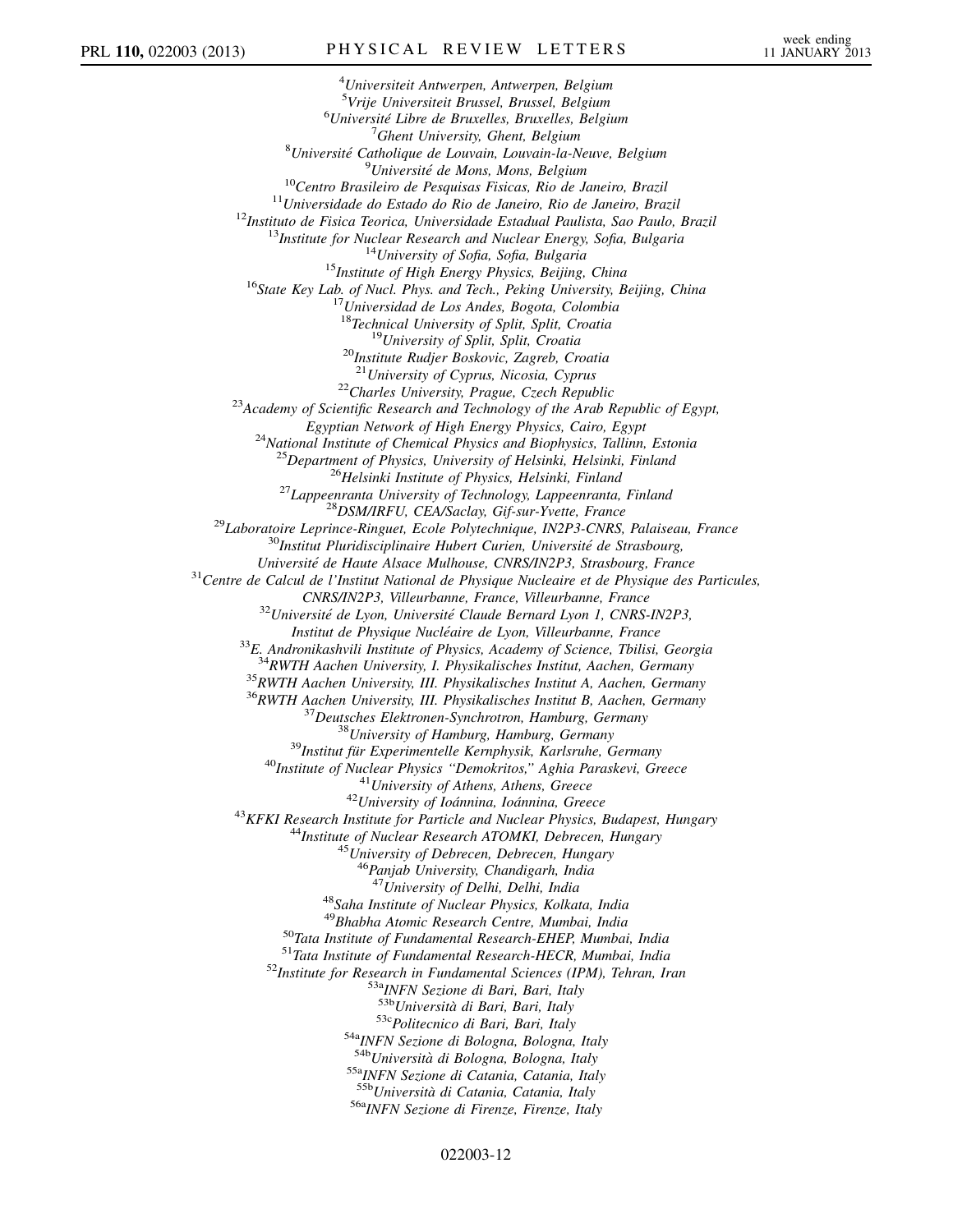<sup>56</sup>bUniversità di Firenze, Firenze, Italy<br><sup>57</sup>INFN Laboratori Nazionali di Frascati, Frascati, Italy<br><sup>58a</sup>INFN Sezione di Genova, Genova, Italy<br><sup>58b</sup>Università di Genova, Genova, Italy  $59a$ <sub>INFN</sub> Sezione di Milano-Bicocca, Milano, Italy  $59b$ Università di Milano-Bicocca, Milano, Italy <sup>60a</sup>INFN Sezione di Napoli, Napoli, Italy <sup>60b</sup>Università di Napoli "Federico II," Napoli, Italy <sup>61a</sup>INFN Sezione di Padova, Padova, Italy <sup>61b</sup>Università di Padova, Padova, Italy <sup>61c</sup>Università di Trento (Trento), Padova, Italy <sup>62a</sup>INFN Sezione di Pavia, Pavia, Italy <sup>62b</sup>Università di Pavia, Pavia, Italy 63aINFN Sezione di Perugia, Perugia, Italy  $63b$ Università di Perugia, Perugia, Italy  $64a$ <sub>INFN</sub> Sezione di Pisa, Pisa, Italy  $64b$ Università di Pisa, Pisa, Italy <sup>64c</sup>Scuola Normale Superiore di Pisa, Pisa, Italy <sup>65a</sup>INFN Sezione di Roma, Roma, Italy <sup>65b</sup>Università di Roma ''La Sapienza,'' Roma, Italy <sup>666</sup>Università di Torino, Torino, Italy <sup>66b</sup>Università di Torino, Torino, It <sup>66c</sup>Università del Piemonte Orientale (Novara), Torino, Italy<br><sup>67a</sup>INFN Sezione di Trieste, Trieste, Italy<br><sup>67b</sup>Università di Trieste, Trieste, Italy  $^{68}$ Kangwon National University, Chunchon, Korea<br> $^{69}$ Kyungpook National University, Daegu, Korea <sup>70</sup>Chonnam National University, Institute for Universe and Elementary Particles, Kwangju, Korea<br><sup>71</sup>Korea University, Seoul, Korea<br><sup>72</sup>University of Seoul, Seoul, Korea<br><sup>73</sup>Sungkyunkwan University, Suwon, Korea<br><sup>74</sup>Vilni <sup>75</sup>Centro de Investigacion y de Estudios Avanzados del IPN, Mexico City, Mexico<br><sup>76</sup>Universidad Iberoamericana, Mexico City, Mexico<br><sup>77</sup>Benemerita Universidad Autonoma de Puebla, Puebla, Mexico<br><sup>78</sup>Universidad Autónoma d <sup>84</sup>Laboratório de Instrumentação e Física Experimental de Partículas, Lisboa, Portugal<br><sup>85</sup>Joint Institute for Nuclear Research, Dubna, Russia<br><sup>86</sup>Petersburg Nuclear Physics Institute, Gatchina (St. Petersburg), Russia<br><sup></sup> <sup>93</sup>Centro de Investigaciones Energéticas Medioambientales y Tecnológicas (CIEMAT), Madrid, Spain<br><sup>94</sup>Universidad Autónoma de Madrid, Madrid, Spain<br><sup>95</sup>Universidad de Oviedo, Oviedo, Spain<br><sup>95</sup>Universidad de Oviedo, Ovied

<sup>103</sup>Chulalongkorn University, Bangkok, Thailand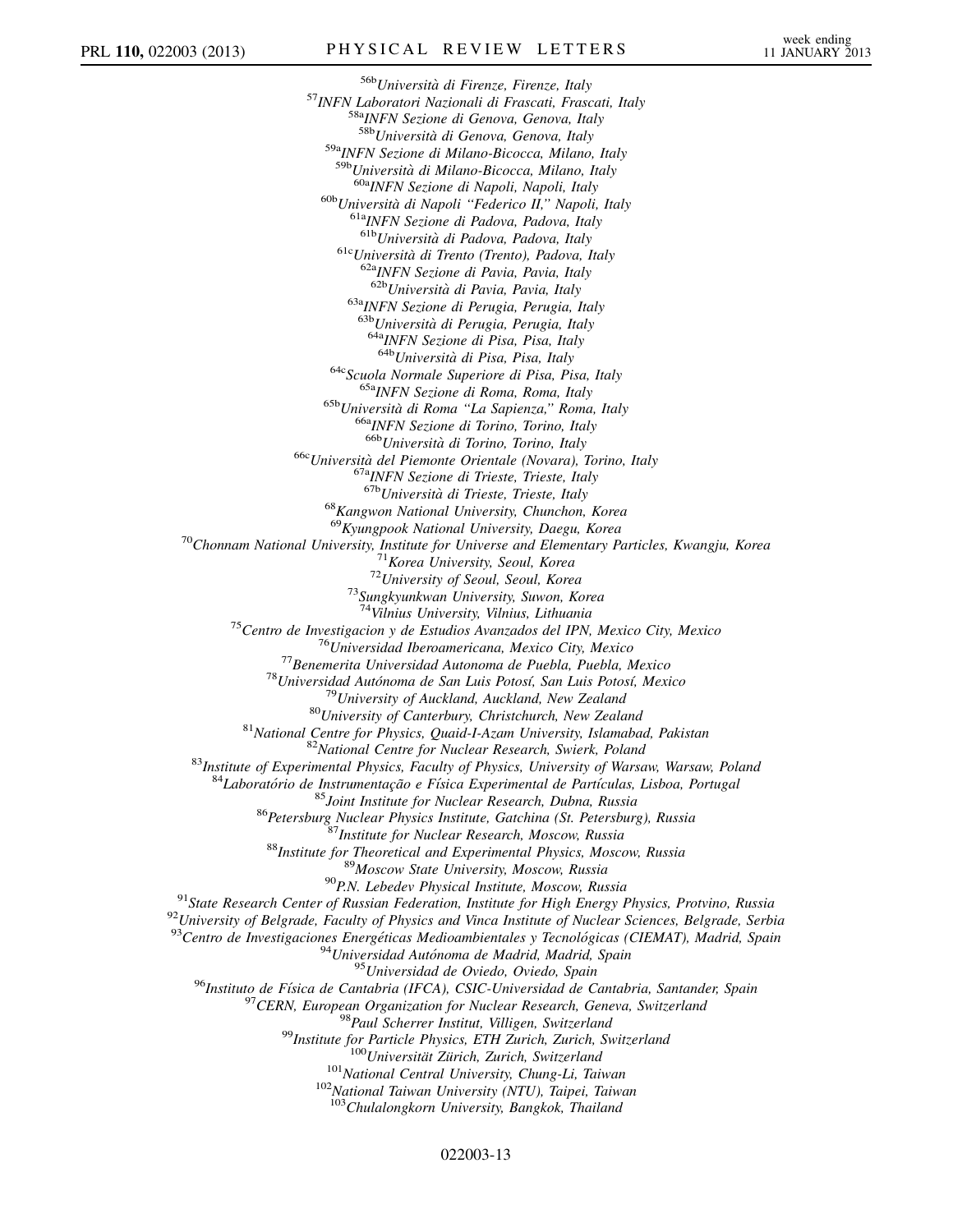<sup>104</sup>Cukurova University, Adana, Turkey<br><sup>105</sup>Middle East Technical University, Physics Department, Ankara, Turkey<br><sup>107</sup>Istanbul Technical University, Istanbul, Turkey<br><sup>107</sup>Istanbul Technical University, Istanbul, Turkey<br><sup></sup> <sup>114</sup>The University of Alabama, Tuscaloosa, Alabama, USA  $115$ Boston University, Boston, Massachusetts, USA <sup>116</sup>Brown University, Providence, Rhode Island, USA<br><sup>117</sup>University of California, Davis, Davis, California, USA<br><sup>118</sup>University of California, Los Angeles, Los Angeles, California, USA<br><sup>119</sup>University of California, Riv <sup>120</sup> University of California, San Diego, La Jolla, California, USA<br><sup>121</sup> University of California, Santa Barbara, Santa Barbara, California, USA<br><sup>122</sup> California Institute of Technology, Pasadena, California, USA <sup>123</sup>Carnegie Mellon University, Pittsburgh, Pennsylvania, USA<br><sup>124</sup>University of Colorado at Boulder, Boulder, Colorado, USA<br><sup>125</sup>Cornell University, Ithaca, New York, USA<br><sup>126</sup>Fairfield University, Fairfield, Connecticu <sup>131</sup>Florida Institute of Technology, Melbourne, Florida, USA<br><sup>132</sup>University of Illinois at Chicago (UIC), Chicago, Illinois, USA<br><sup>133</sup>The University of Iowa, Iowa City, Iowa, USA<br><sup>134</sup>Johns Hopkins University, Baltimore <sup>135</sup>The University of Kansas, Lawrence, Kansas, USA<br><sup>136</sup>Kansas State University, Manhattan, Kansas, USA<br><sup>137</sup>Lawrence Livermore National Laboratory, Livermore, California, USA<br><sup>138</sup>University of Maryland, College Park,  $^{142}$ University of Nebraska-Lincoln, Lincoln, Nebraska, USA<br> $^{143}$ State University of New York at Buffalo, Buffalo, New York, USA<br> $^{144}$ Northeastern University, Boston, Massachusetts, USA<br> $^{145}$ Northwestern Universit <sup>146</sup>University of Notre Dame, Notre Dame, Indiana, USA  $147$ The Ohio State University, Columbus, Ohio, USA <sup>148</sup>Princeton University, Princeton, New Jersey, USA <sup>149</sup>University of Puerto Rico, Mayaguez, Puerto Rico, USA <sup>150</sup>Purdue University, West Lafayette, Indiana, USA <sup>151</sup>Purdue University Calumet, Hammond, Indiana, USA<br><sup>152</sup>Rice University, Houston, Texas, USA<br><sup>153</sup>University of Rochester, Rochester, New York, USA<br><sup>154</sup>The Rockefeller University, New York, New York, USA<br><sup>155</sup>Rutgers, <sup>159</sup>Vanderbilt University, Nashville, Tennessee, USA <sup>160</sup>University of Virginia, Charlottesville, Virginia, USA <sup>161</sup>Wayne State University, Detroit, Michigan, USA <sup>162</sup>University of Wisconsin, Madison, Wisconsin, USA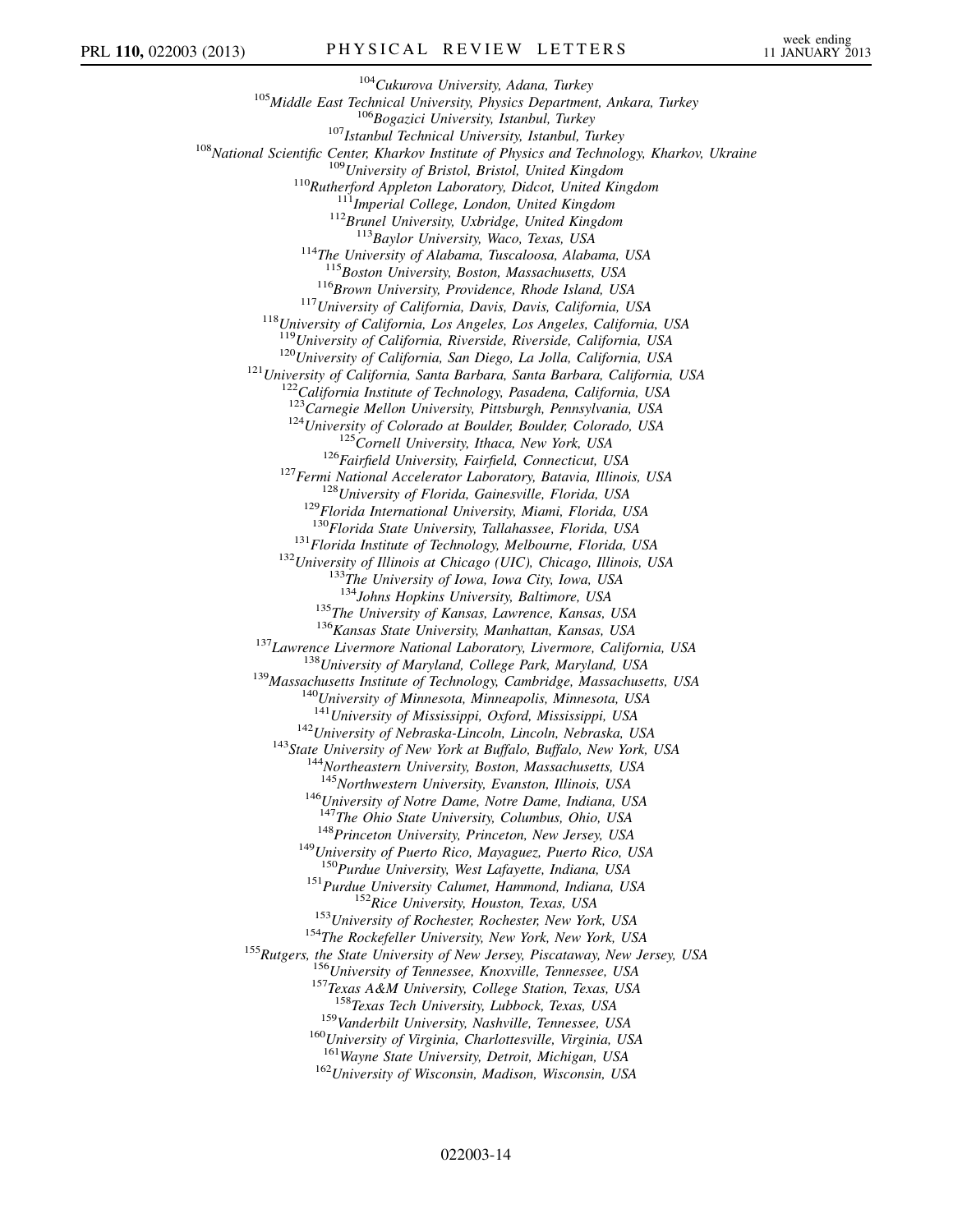- <span id="page-14-1"></span><span id="page-14-0"></span>[a](#page-4-29)Deceased.
- **[b](#page-4-30)**Also at Vienna University of Technology, Vienna, Austria.
- <span id="page-14-2"></span><sup>[c](#page-5-0)</sup>Also at National Institute of Chemical Physics and Biophysics, Tallinn, Estonia.
- <span id="page-14-3"></span><sup>[d](#page-5-1)</sup>Also at Universidade Federal do ABC, Santo Andre, Brazil.
- <span id="page-14-4"></span>[e](#page-5-2)Also at California Institute of Technology, Pasadena, USA.
- <span id="page-14-5"></span>[f](#page-5-3) Also at CERN, European Organization for Nuclear Research, Geneva, Switzerland.
- <span id="page-14-6"></span><sup>[g](#page-5-4)</sup>Also at Laboratoire Leprince-Ringuet, Ecole Polytechnique, IN2P3-CNRS, Palaiseau, France.
- <span id="page-14-7"></span><sup>[h](#page-5-5)</sup>Also at Suez Canal University, Suez, Egypt.
- <span id="page-14-8"></span><sup>[i](#page-5-6)</sup>Also at Zewail City of Science and Technology, Zewail, Egypt.
- <span id="page-14-9"></span><sup>[j](#page-5-6)</sup>Also at Cairo University, Cairo, Egypt.
- <span id="page-14-10"></span><sup>[k](#page-5-6)</sup>Also at Fayoum University, El-Fayoum, Egypt.
- <span id="page-14-11"></span><sup>1</sup>A[l](#page-5-6)so at British University, Cairo, Egypt.
- <span id="page-14-13"></span><span id="page-14-12"></span>[mA](#page-5-6)lso at Ain Shams University, Cairo, Egypt.
- <sup>[n](#page-5-7)</sup>Also at National Centre for Nuclear Research, Swierk, Poland.
- <span id="page-14-14"></span><sup>[o](#page-5-8)</sup>Also at Université de Haute Alsace, Strasbourg, France.
- <span id="page-14-15"></span>PAlso at Moscow State University, Moscow, Russia.
- <span id="page-14-16"></span><sup>[q](#page-5-10)</sup>Also at Brandenburg University of Technology, Cottbus, Germany.
- <span id="page-14-17"></span><sup>[r](#page-6-0)</sup>Also at The University of Kansas, Lawrence, USA.
- <span id="page-14-18"></span>[s](#page-6-1) Also at Institute of Nuclear Research ATOMKI, Debrecen, Hungary.
- <span id="page-14-19"></span><sup>[t](#page-6-1)</sup>Also at Eötvös Loránd University, Budapest, Hungary.
- <span id="page-14-20"></span><s[u](#page-6-2)p>u</sup>Also at Tata Institute of Fundamental Research - HECR, Mumbai, India.
- <span id="page-14-21"></span>[v](#page-6-3) Also at University of Visva-Bharati, Santiniketan, India.
- <span id="page-14-22"></span>[wA](#page-6-4)lso at Sharif University of Technology, Tehran, Iran.
- <span id="page-14-23"></span>[x](#page-6-4) Also at Isfahan University of Technology, Isfahan, Iran.
- <span id="page-14-24"></span>[y](#page-6-5) Also at Plasma Physics Research Center, Science and Research Branch, Islamic Azad University, Tehran, Iran.
- <span id="page-14-25"></span><sup>[z](#page-6-6)</sup>Also at Facoltà Ingegneria Università di Roma, Roma, Italy.
- <span id="page-14-26"></span>aa Also at Università della Basilicata, Potenza, Italy.
- <span id="page-14-27"></span>**bb**Also at Università degli Studi Guglielmo Marconi, Roma, Italy.
- <span id="page-14-28"></span><sup>cc</sup>Also at Università degli Studi di Siena, Siena, Italy.
- <span id="page-14-29"></span>dd Also at University of Bucharest, Faculty of Physics, Bucuresti-Magurele, Romania.
- <span id="page-14-30"></span>[eeA](#page-7-1)lso at Faculty of Physics of University of Belgrade, Belgrade, Serbia.
- <span id="page-14-31"></span>[ffA](#page-7-2)lso at University of California, Los Angeles, Los Angeles, California, USA.
- <span id="page-14-32"></span><sup>gg</sup>Also at Scuola Normale e Sezione dell' INFN, Pisa, Italy.
- <span id="page-14-33"></span>hh<sub>Also at INFN Sezione di Roma, Università di Roma "La Sapienza," Roma, Italy.</sub>
- <span id="page-14-34"></span>i<sup>i</sup>Also at University of Athens, Athens, Greece.
- <span id="page-14-35"></span>[jjA](#page-8-2)lso at Rutherford Appleton Laboratory, Didcot, United Kingdom.
- <span id="page-14-36"></span>[kkA](#page-8-3)lso at Paul Scherrer Institut, Villigen, Switzerland.
- <span id="page-14-37"></span> $\rm{^{11}A}$ lso at Institute for Theoretical and Experimental Physics, Moscow, Russia.
- <span id="page-14-39"></span><span id="page-14-38"></span>mm<sub>Also at Albert Einstein Center for Fundamental Physics, Bern, Switzerland.</sub>
- <sup>nn</sup>Also at Gaziosmanpasa University, Tokat, Turkey.
- <span id="page-14-40"></span><sup>oo</sup>Also at Adiyaman University, Adiyaman, Turkey.
- <span id="page-14-41"></span>[ppA](#page-8-7)lso at Izmir Institute of Technology, Izmir, Turkey.
- <span id="page-14-43"></span><span id="page-14-42"></span><sup>qq</sup>Also at The University of Iowa, Iowa City, USA.
- [rrA](#page-8-8)lso at Mersin University, Mersin, Turkey.
- <span id="page-14-44"></span>[ssA](#page-8-9)lso at Ozyegin University, Istanbul, Turkey.
- <span id="page-14-45"></span><sup>tt</sup>Also at Kafkas University, Kars, Turkey.
- <span id="page-14-46"></span>[uuA](#page-8-10)lso at Suleyman Demirel University, Isparta, Turkey.
- <span id="page-14-47"></span>[vvA](#page-8-10)lso at Ege University, Izmir, Turkey.
- <span id="page-14-49"></span><span id="page-14-48"></span>[wwA](#page-8-11)lso at School of Physics and Astronomy, University of Southampton, Southampton, United Kingdom.
- [xxA](#page-8-12)lso at INFN Sezione di Perugia, Universita` di Perugia, Perugia, Italy.
- <span id="page-14-50"></span>yy<sub>Also</sub> at University of Sydney, Sydney, Australia.
- <span id="page-14-51"></span><sup>zz</sup>Also at Utah Valley University, Orem, USA.
- <span id="page-14-52"></span>aaa Also at Institute for Nuclear Research, Moscow, Russia.
- <span id="page-14-53"></span>bbb<sub>Also</sub> at University of Belgrade, Faculty of Physics and Vinca Institute of Nuclear Sciences, Belgrade, Serbia.
- <span id="page-14-54"></span>[cccA](#page-9-4)lso at Argonne National Laboratory, Argonne, USA.